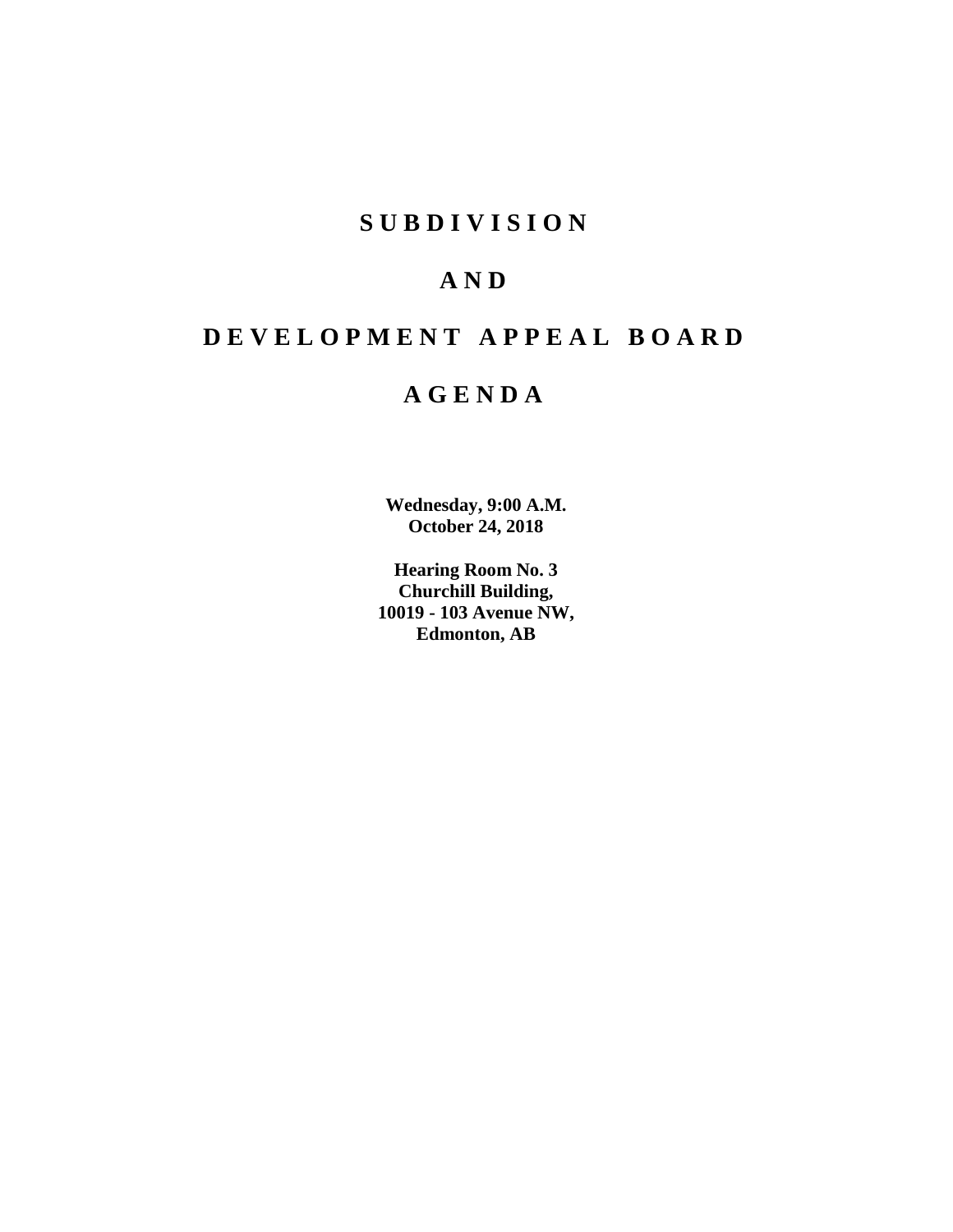# **SUBDIVISION AND DEVELOPMENT APPEAL BOARD HEARING ROOM NO. 3**

|              | NOTE:       |               | Unless otherwise stated, all references to "section numbers" refer to<br>the authority under the Edmonton Zoning Bylaw 12800.                                                                                                                               |
|--------------|-------------|---------------|-------------------------------------------------------------------------------------------------------------------------------------------------------------------------------------------------------------------------------------------------------------|
|              |             |               | 12120 - Jasper Avenue NW<br>Project No.: 286660760-001                                                                                                                                                                                                      |
|              |             |               | To change the Use from General Retail Stores to<br>a Cannabis Retail Sales                                                                                                                                                                                  |
| III          | $1:30$ P.M. | SDAB-D-18-175 |                                                                                                                                                                                                                                                             |
|              |             |               | 9831 - 143 Street NW<br>Project No.: 260998990-001                                                                                                                                                                                                          |
|              |             |               | To construct a Single Detached House with rear<br>attached Garage, Basement development (NOT<br>to be used as an additional Dwelling), covered<br>rear deck (3.66 metres by 4.88 metres),<br>fireplace, veranda (7.32 metres by 2.0 metres/<br>3.81 metres) |
| $\mathbf{I}$ | 10:30 A.M.  | SDAB-D-18-174 |                                                                                                                                                                                                                                                             |
|              |             |               | 10937 - 130 Street NW<br>Project No.: 225805726-018                                                                                                                                                                                                         |
|              |             |               | To construct exterior alterations to a Single<br>Detached House (remove translucent window<br>treatment on the main floor) and to construct a<br>side landing $(3.2.8$ metres by 1.02 metres at 0.98<br>metres in Height), existing without permits         |
|              | 9:00 A.M.   | SDAB-D-18-173 |                                                                                                                                                                                                                                                             |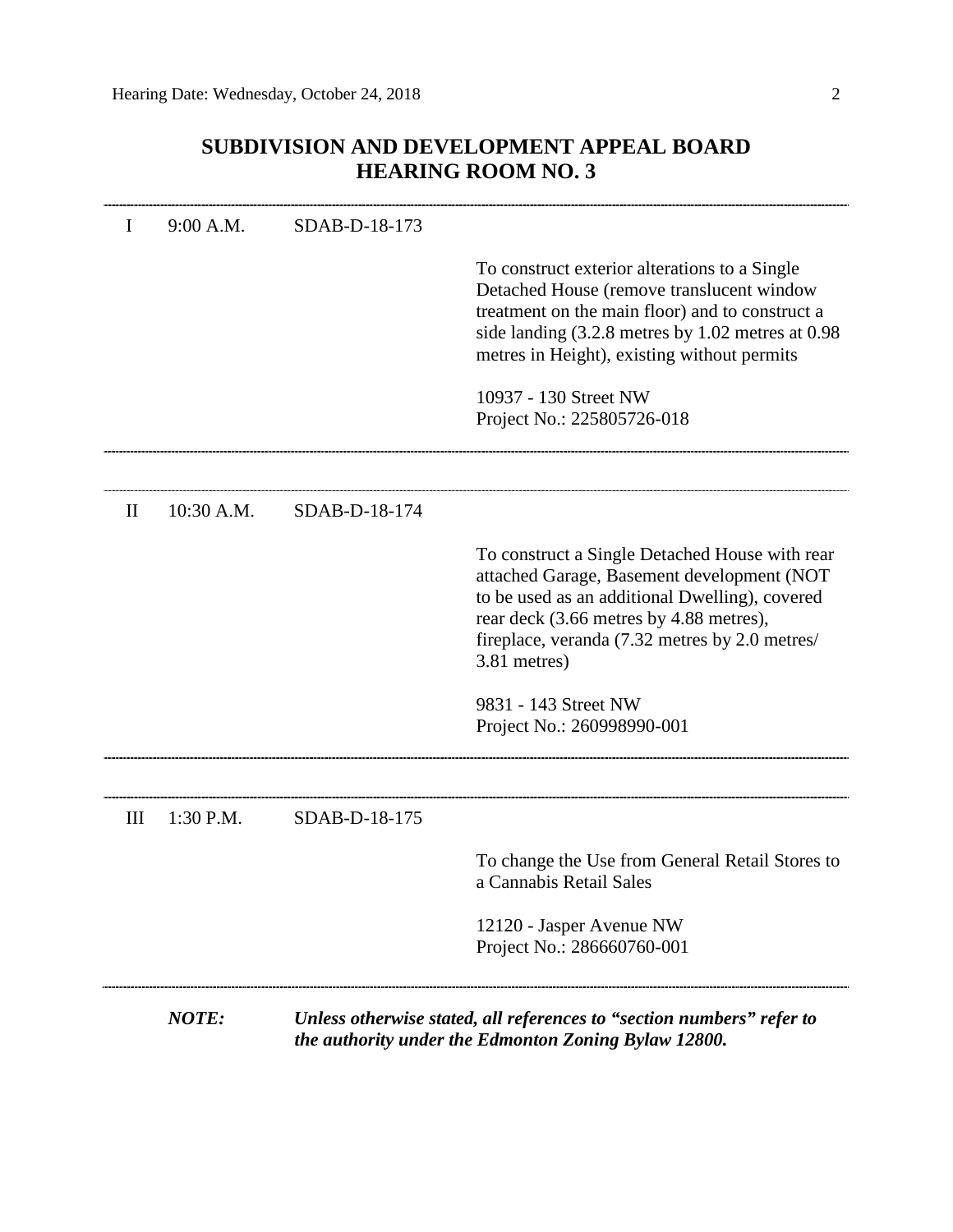#### AN APPEAL FROM THE DECISION OF THE DEVELOPMENT OFFICER

APPELLANT:

APPLICATION NO.: 225805726-018

APPLICATION TO: Construct exterior alterations to a Single Detached House (remove translucent window treatment on the main floor) and to construct a side landing (3.2.8 metres by 1.02 metres at 0.98 metres in Height), existing without permits

DECISION OF THE DEVELOPMENT AUTHORITY: Refused

DECISION DATE: September 13, 2018

DATE OF APPEAL: September 30, 2018

MUNICIPAL DESCRIPTION OF SUBJECT PROPERTY: 10937 - 130 Street NW

LEGAL DESCRIPTION: Plan 1623224 Blk 2 Lot 22

ZONE: (RF1) Single Detached Residential Zone

OVERLAY: Mature Neighbourhood Overlay

STATUTORY PLAN: West Ingle Area Redevelopment Plan

# *Grounds for Appeal*

The Appellant provided the following reasons for appealing the decision of the Development Authority:

Recently we were advised by the City of Edmonton Development Services that an application (225805726-018) "To construct exterior alterations to a Single Detached House (remove approved translucent window treatment on the main floor, existing as the window is currently translucent) and to construct a side landing, (existing without permits)" has been refused.

As owners of the property in question, we would like to appeal this decision.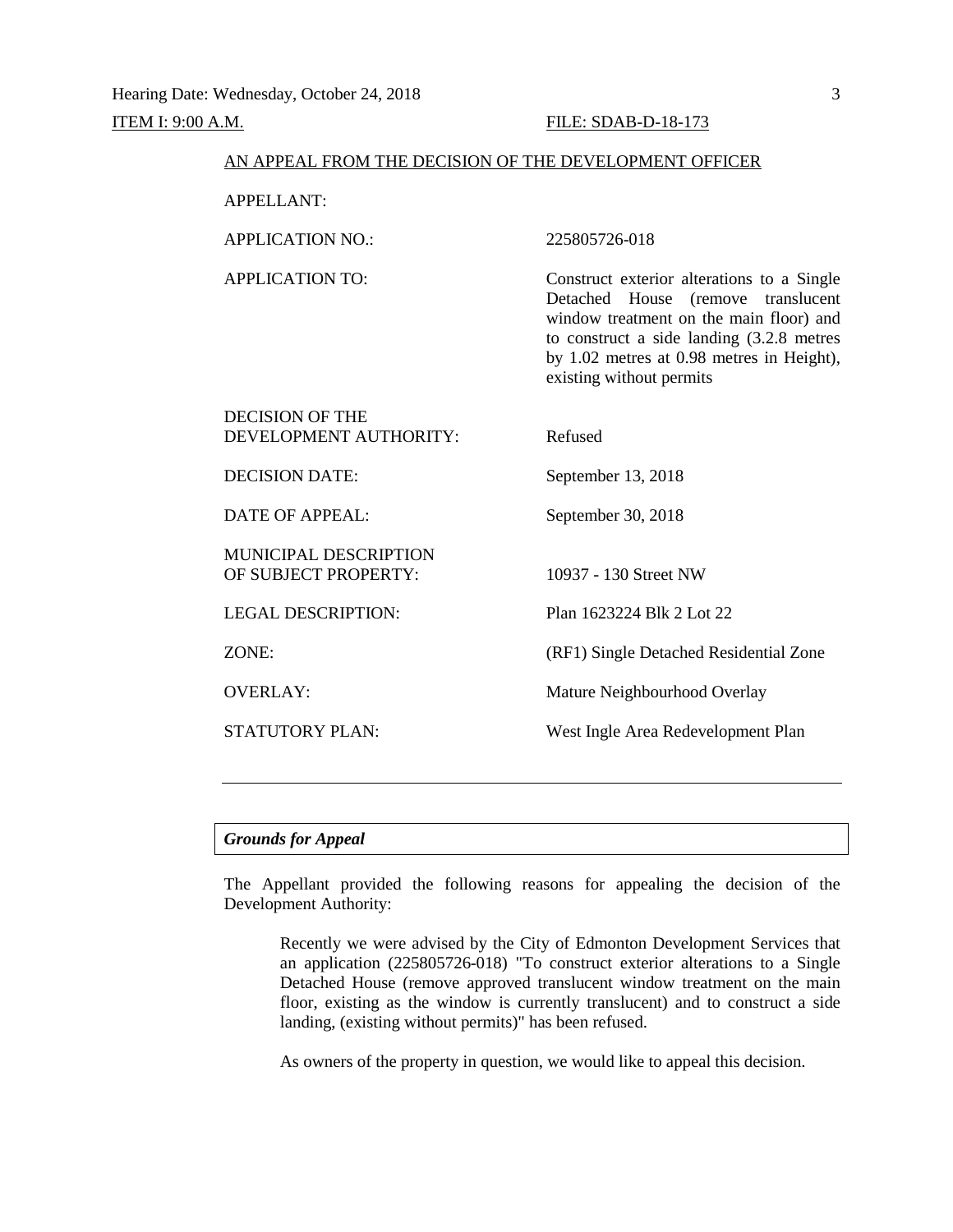We purchased this property from another owner on May 1, 2018 and took legal possession on July 2, 2018. Prior to purchase and possession we completed our due diligence and sought and received title and compliance certificates. The City of Edmonton issued the Compliance Certificate Report on November 23, 2017. This report did not indicate that either of the issues now denied by the city were non-compliant with any city bylaws or the development permits (see attachment #1). The Title Report dated July 7, 2018 also makes no mention of any compliance issues (see attachment #2). Both of these documents formed part of the basis for why we purchased this property as opposed to others at our disposal.

On August 13, 2018 (six weeks after possession) we received notice, by mail, that an application had been made to change approved frosted windows to unfrosted windows. The window in question was installed and was unfrosted at the time of purchase. This application was not made by us, nor with our consent or knowledge. We engaged both the city and the residents of the abutting property in order to find a suitable solution that addressed their issues and the safety and security risks that frosting would create. We proposed two separate potential solutions (up-down blinds in our windows, and the installation of a privacy screen on the fence), both of which were denied by the neighbors (see attachments #3 and #4). On September 10, 2018 we were advised by the City that an application to build a side landing with stairs at our side entrance was added to the window application after the application was submitted. Again, this addition was not made by us or with our consent and we were not advised that it had occurred. We were never given any opportunity to submit comments regarding the application to build the side landing and stairs (it was never sent to public for comment). Also on September 10, 2018, we were advised by the city that both applications were refused.

Although Development Services of the City of Edmonton, without advising us, the homeowners, joined two separate issues into one application, we view these as two separate and distinct decisions to be appealed and would like to address them separately.

# **Regarding the application to change the approved frosted window to unfrosted (as it is currently), we would like to appeal the decision on the following grounds:**

1. The current placement of the window is consistent with the Mature Neighbourhood Overlay. The window in our property is offset 18 inches from a small window (approximately 24 inches wide) in the abutting property (See attachments #5 and #6). From a practical standpoint, the line of sight from our property does not view into or overlook a habitable space or room as defined in the Mature Neighbourhood Overlay. The window in the abutting property is immediately perpendicular to the entrance of a closet. Due to the offset of the windows in each property, the line of sight is through a small corner of a considerable larger room to the closet door. The Mature Neighbourhood Overlay defines a nonhabitable room as space in a dwelling providing a service function and not intended primarily for human occupancy, including bathrooms, entry ways, corridors, or storage areas. As such, the window in the abutting property should be considered a Non-habitable Room Window or Non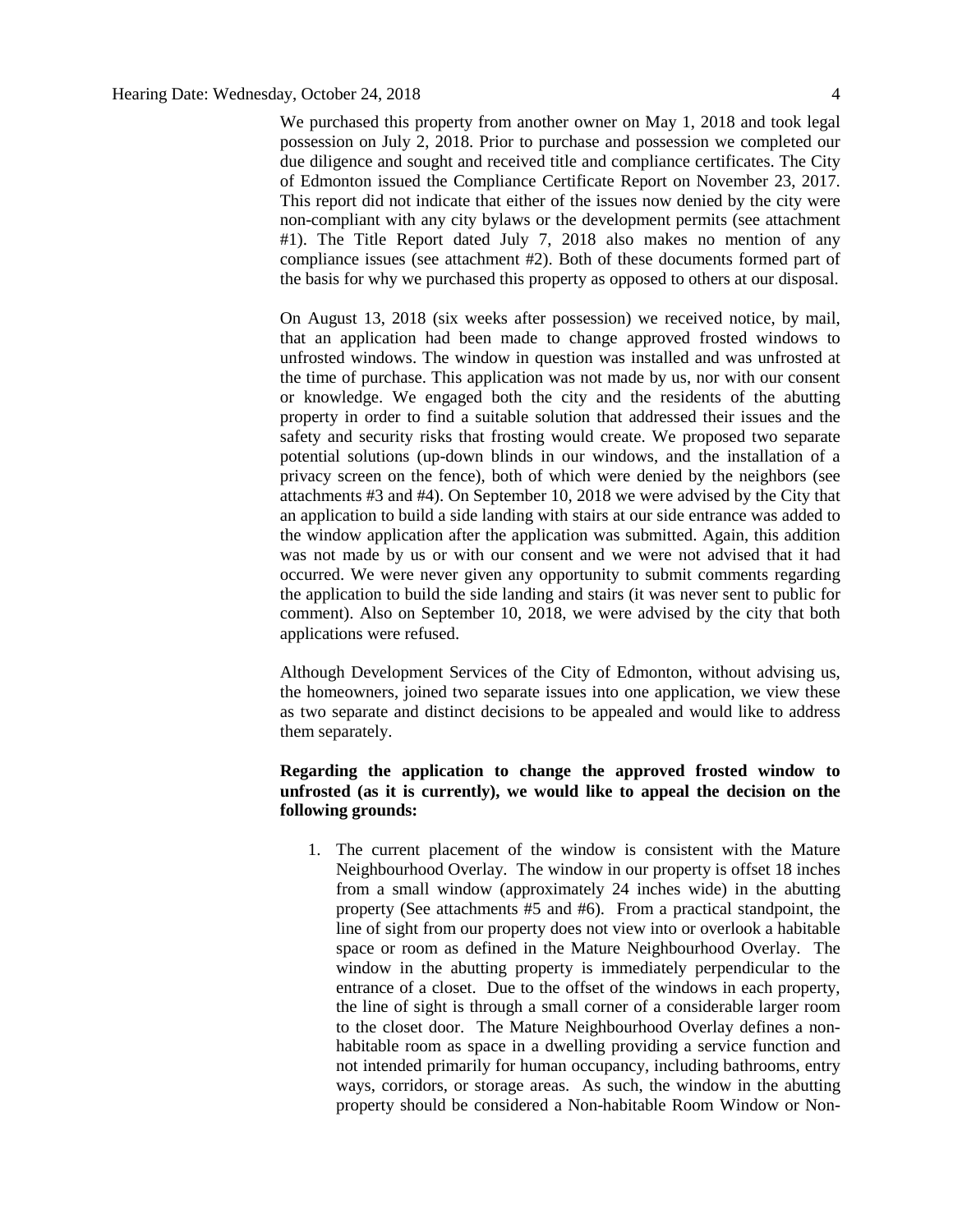required Habitable Room Window. According to Bylaw 12800, section 48.4, a Non-habitable Room Window in a two storey dwelling, requires a separation space of 1.5 metres. The current separation space between the properties exceeds 2.4 metres.

2. Requiring frosting to the window presents a serious safety and security risk. This is a family home and we have three children. The only way to see if a person, animal or blockage is outside our side entrance door is through this window. The two are adjacent one another. No other window in our property has line of sight to see what may be outside the door. It is important during an emergency situation (fire, burglary, unknown disturbance or other), to be able to determine if a a danger is present or if safe egress is possible by exiting that door. The only way to do that is by looking out the window in question. This needs to be possible by both adults and children and is of particular concern when our children are home alone. Frosting would completely prevent this and make it impossible to view who or what may be at the entrance door.

The negligible impact on privacy of being able to view a small corner of a large room and a closet door does not outweigh the more considerable impact on safety and security window frosting would entail. Because of the offset of the window and the fact only a non-habitable space is viewable, allowing the variance does not materially interfere or affect the enjoyment or value of the abutting property. However, denying it does present safety issues for residents in our property. As previously proposed, this is a problem easily solved through the use of blinds in either or both properties.

# **Regarding the application to build a side landing (existing without permits), we would like to appeal the decision on the following grounds:**

- 1. The City of Edmonton Development Services have confirmed that the house is properly situated on the property (see Attachment #7). The city approved the design of the property which shows a side elevation which would require steps to reach ground level (see Attachment #8). It is 40 inches from the threshold of the door to the ground (see Attachment #9). The stairs currently in place are 36 inches wide (see Attachment #10). In order to reduce the width of the stairs to allow a 0.6 metre setback the stairs would need to be 20 inches wide at a maximum and include a handrail due to a height above 24 inches. This would leave approximately 18 inches for stair width which is not allowable under the Alberta Building Code which requires a width of nearly 34 inches for exterior stairs (see Attachment #11). The current configuration is the only conceivable option to allow safe egress from the door. Again as this is a family residence, appropriate stairs are required for normal and emergency use by adults, our children and our elderly parents.
- 2. The stairs which provide egress from the side door are situated in between the residences in a narrow space that is rarely used by the neighbours (see Attachment #12). The space adjacent to the current stairs is not an outdoor amenity area, nor close to or overlooking any outdoor amenity area and is not a passageway to any other part of the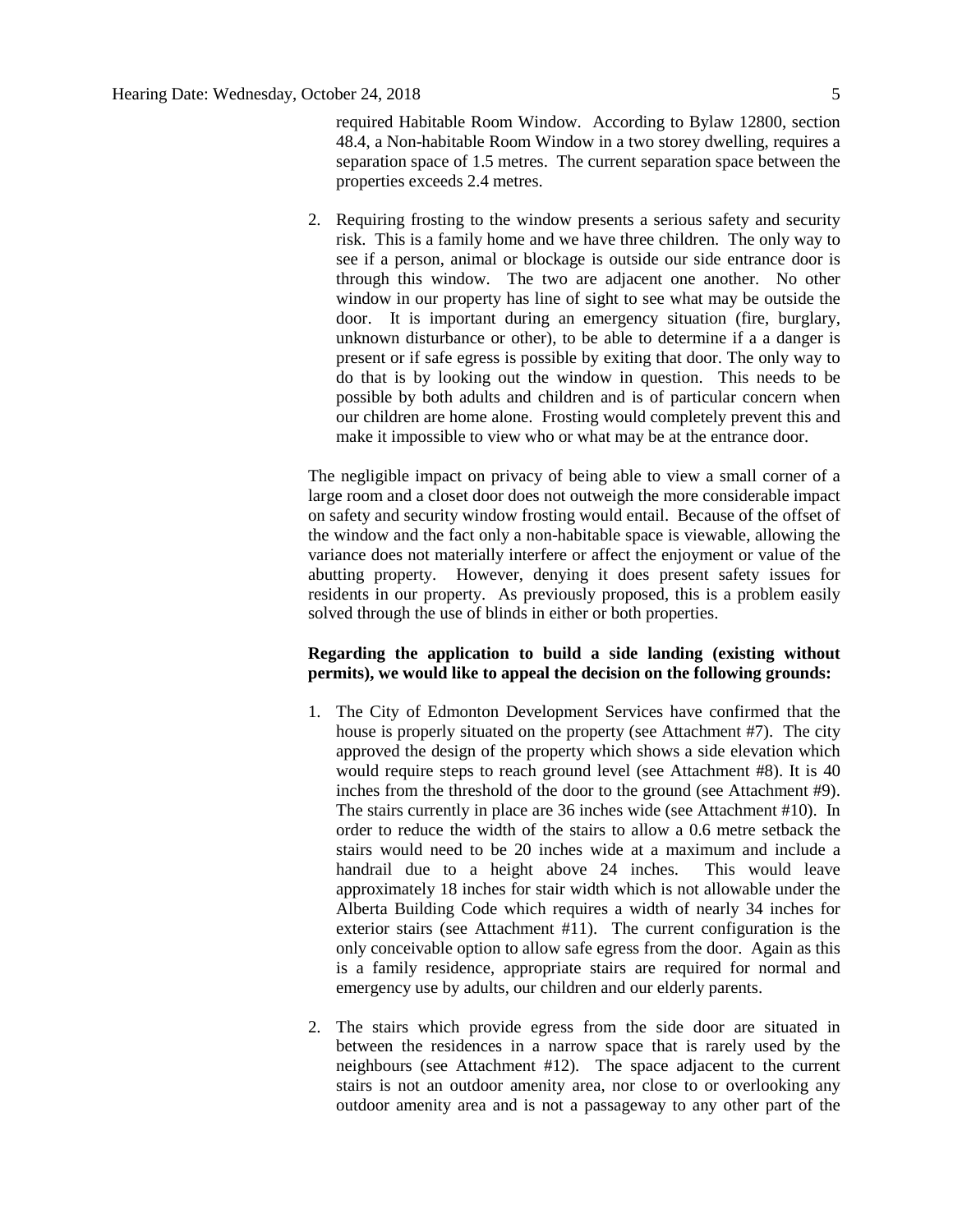abutting property. The Mature Neighbourhood Overlay defines an outdoor amenity area as a "space provided for the active or passive recreation and enjoyment of the occupant" which is not this pace or any space close to it or viewable from it.

As the City of Edmonton approved the placement of the house on the lot and the elevation of the house which requires stairs form the door (which need to be consistent with the building code), coupled with the fact that the stairs have no material or perceived impact on an amenity area, we feel the decision to refuse the application is unwarranted and contradictory to the city's own previous approvals and present a safety risk to our family.

Thank you for your consideration to this appeal.

#### *General Matters*

#### **Appeal Information:**

The *Municipal Government Act*, RSA 2000, c M-26 states the following:

#### **Grounds for Appeal**

**685(1)** If a development authority

- (a) fails or refuses to issue a development permit to a person,
- (b) issues a development permit subject to conditions, or
- (c) issues an order under section 645,

the person applying for the permit or affected by the order under section 645 may appeal to the subdivision and development appeal board.

# **Appeals**

**686(1)** A development appeal to a subdivision and development appeal board is commenced by filing a notice of the appeal, containing reasons, with the board,

- (a) in the case of an appeal made by a person referred to in section 685(1)
	- (i) with respect to an application for a development permit,
		- (A) within 21 days after the date on which the written decision is given under section 642, […]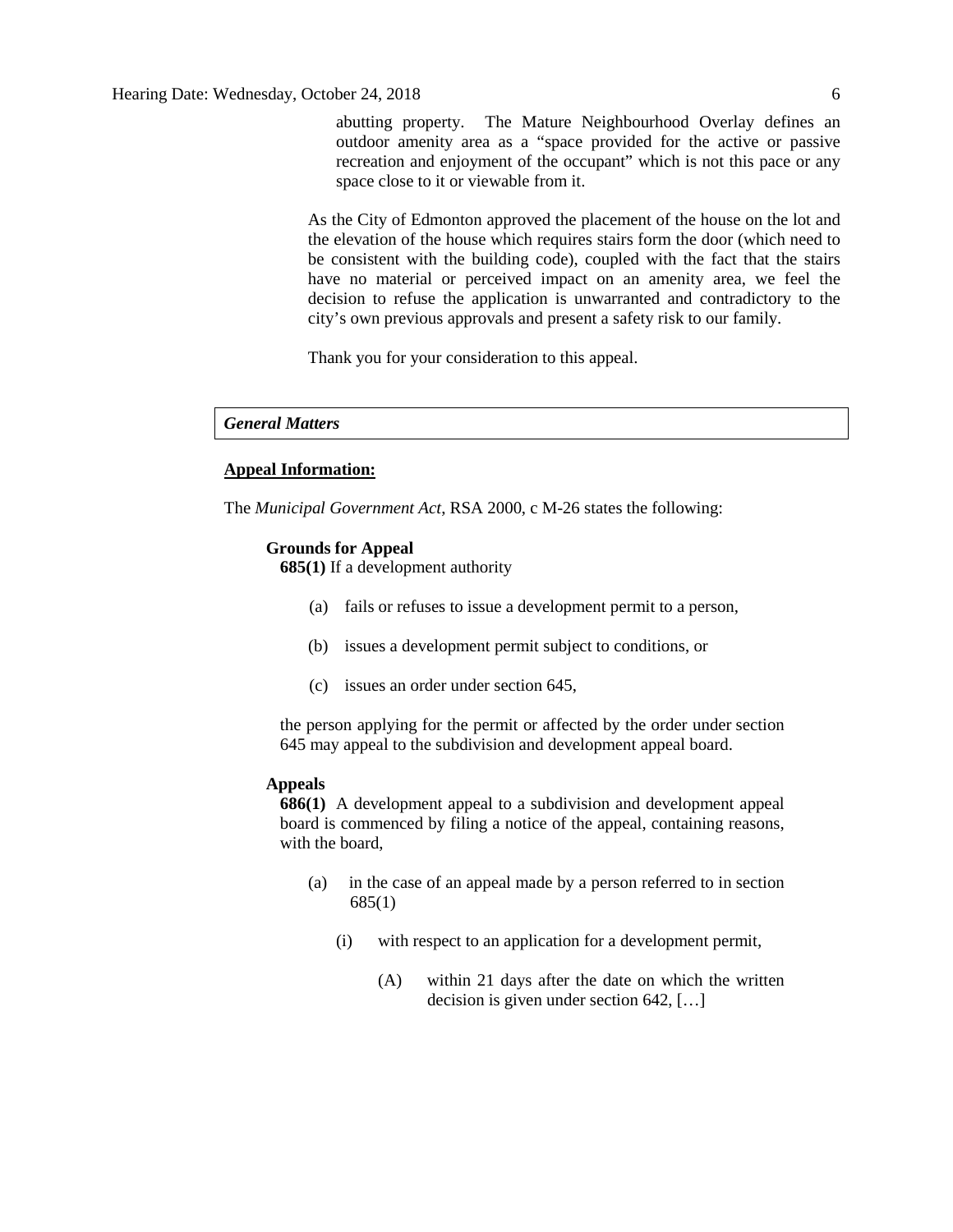#### **Hearing and Decision**

**687(3)** In determining an appeal, the subdivision and development appeal board

- …
- (a.1) must comply with the land use policies;
- (a.2) subject to section 638, must comply with any applicable statutory plans;
- (a.3) subject to clauses (a.4) and (d), must comply with any land use bylaw in effect;
- (a.4) must comply with the applicable requirements of the regulations under the Gaming, Liquor and Cannabis Act respecting the location of premises described in a cannabis licence and distances between those premises and other premises;
	- …
	- (c) may confirm, revoke or vary the order, decision or development permit or any condition attached to any of them or make or substitute an order, decision or permit of its own;
	- (d) may make an order or decision or issue or confirm the issue of a development permit even though the proposed development does not comply with the land use bylaw if, in its opinion,
		- (i) the proposed development would not
			- (A) unduly interfere with the amenities of the neighbourhood, or
			- (B) materially interfere with or affect the use, enjoyment or value of neighbouring parcels of land,
		- and
		- (ii) the proposed development conforms with the use prescribed for that land or building in the land use bylaw.

### **General Provisions from the** *Edmonton Zoning Bylaw:*

Under section 110.2(5), **Single Detached Housing** is a **Permitted Use** in the (RF1) Single Detached Residential Zone.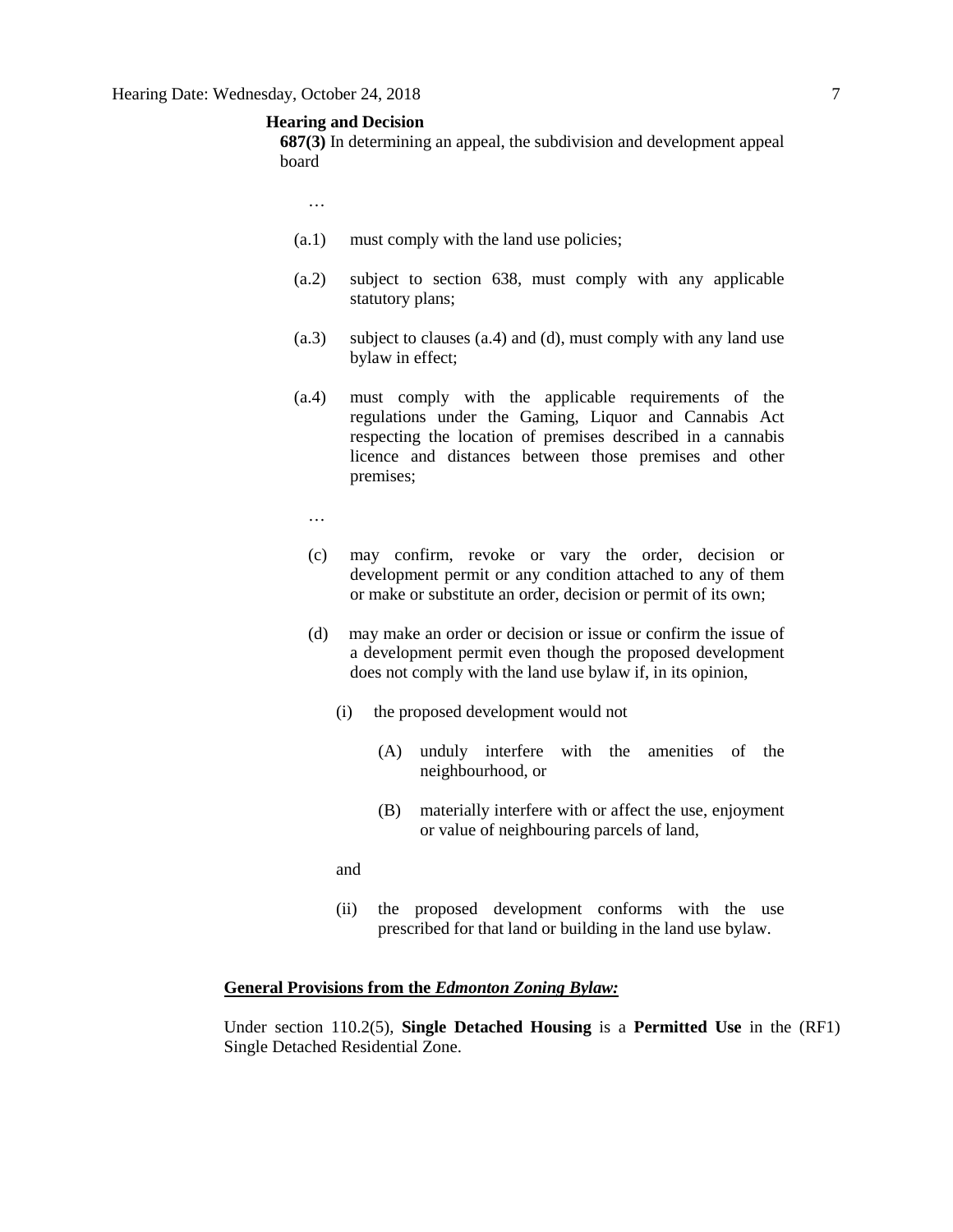Under section 7.2(8), **Single Detached Housing** means:

development consisting of a building containing one principal Dwelling which is separate from any other principal Dwelling or building. This Use includes Mobile Homes which conform to Section 78 of this Bylaw.

Section 110.1 states that the **General Purpose** of the **(RF1) Single Detached Residential Zone** is:

to provide for Single Detached Housing while allowing other forms of small scale housing in the form of Secondary Suites, and Garden Suites, as well as Semi-detached Housing and Duplex Housing under certain conditions.

Section 814.1 states that the **General Purpose** of the **Mature Neighbourhood Overlay** is to:

to regulate residential development in Edmonton's mature residential neighbourhoods, while responding to the context of surrounding development, maintaining the pedestrian-oriented design of the streetscape, and to provide an opportunity for consultation by gathering input from affected parties on the impact of a proposed variance to the Overlay regulations.

### *Design and Placement of Window*

Section 814.3(8) states where an interior Side Setback is less than 2.0 metres,

- a. the applicant shall provide information regarding the location of side windows of the Dwellings on the Abutting properties and Amenity Areas on Abutting properties;
- b. the side windows of the proposed Dwelling shall be located to reduce overlook into Amenity Areas of the Abutting properties; and
- c. the proposed Dwelling shall incorporate design techniques, such as, but not limited to, translucent window treatment, window location, raised windows, or Privacy Screening, to reduce direct line of sight into the windows of the Dwelling on the Abutting property.

## **Development Officer's Determination**

**1. Design and Placement of Window - The side windows of the proposed Dwelling overlook into the Abutting property. (Section 814.3.8)** [unedited]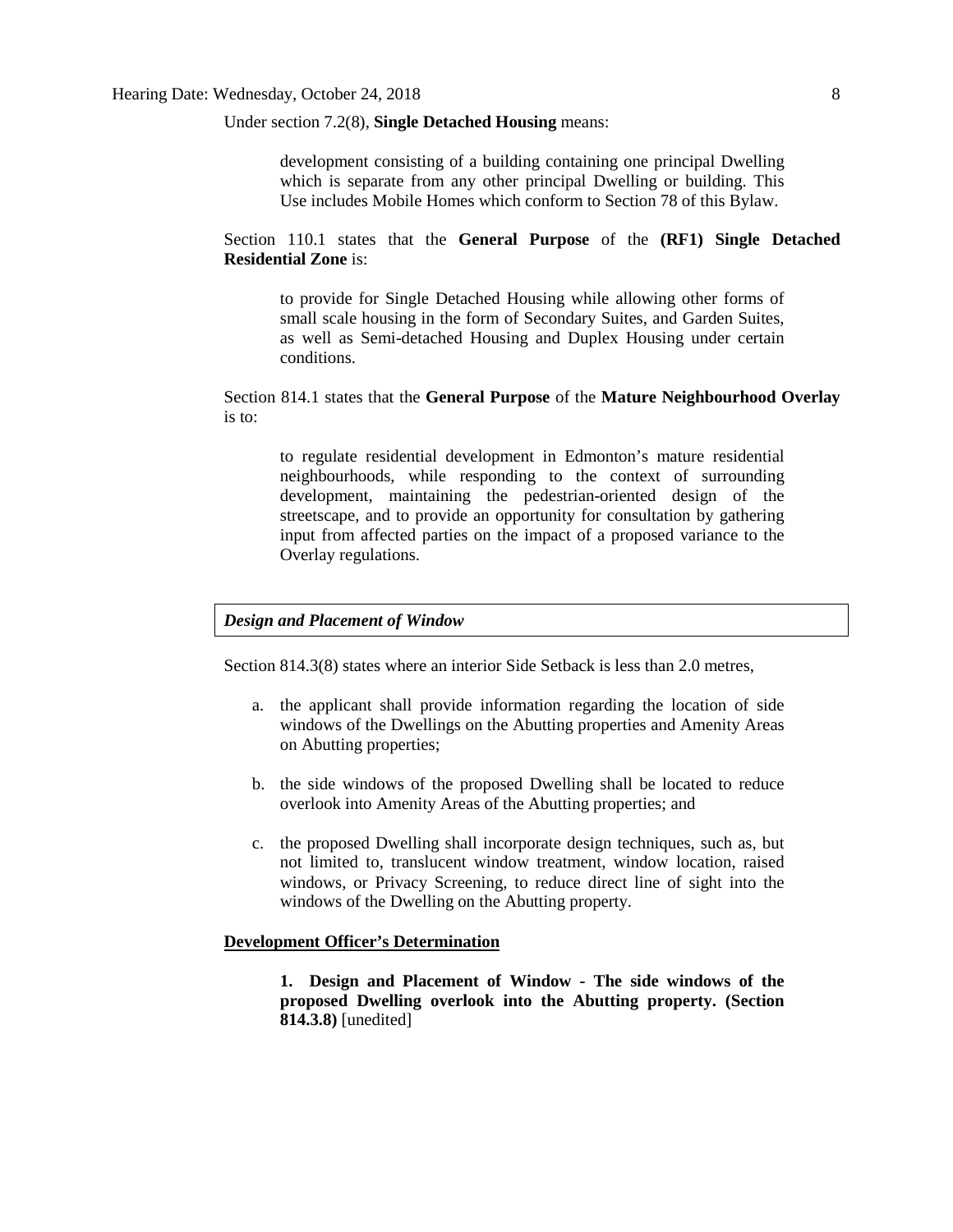#### *Projection*

Section 814.3(3)(a) states the following with respect to Side Setbacks: "where the Site Width is 12.0 m or less, the minimum required setback shall be 1.2 m."

#### Section 44.1 states:

The following features may project into a required Setback or Separation Space as provided for below:

- a. verandas, porches, eaves, shade projections, unenclosed steps, chimneys, belt courses, sills, together with any other architectural features which are of a similar character, provided such projections do not exceed [0.6](javascript:void(0);)  [m](javascript:void(0);) in the case of Setbacks or Separation Spaces of [1.2 m](javascript:void(0);) or greater. Where unenclosed steps extend into Side Setbacks, such steps shall not exceed a Height of [1.0 m;](javascript:void(0);)
- b. Notwithstanding subsection 44.2(a), unenclosed steps, including a landing  $1.5 \text{ m}^2$  or less, may project into a required Setback, provided:
	- i. the unenclosed steps or landing provide access to the main floor or lower level of the building;
	- ii. the unenclosed steps or landing do not exceed a Height of [1.0](javascript:void(0);)  [m](javascript:void(0);) above finished ground level;
	- iii. a minimum of  $0.15 \text{ m}$  between the structure and the property line at ground level remains unobstructed to provide drainage; and
	- iv. at the discretion of the Development Officer, Privacy Screening is provided to prevent visual intrusion into the Abutting property.
- c. Notwithstanding subsection 44.2(a) or 44.2(b):
	- i. Platform Structures and unenclosed steps, including landings, shall not project into a required Setback used for vehicular access; and

ii. …

#### **Development Officer's Determination**

**2. Projection – The distance from the side landing to the side property line abutting 10933 – 130 Street NW is 0.2m, instead of 0.6m. (Section 44.1(a))** [unedited]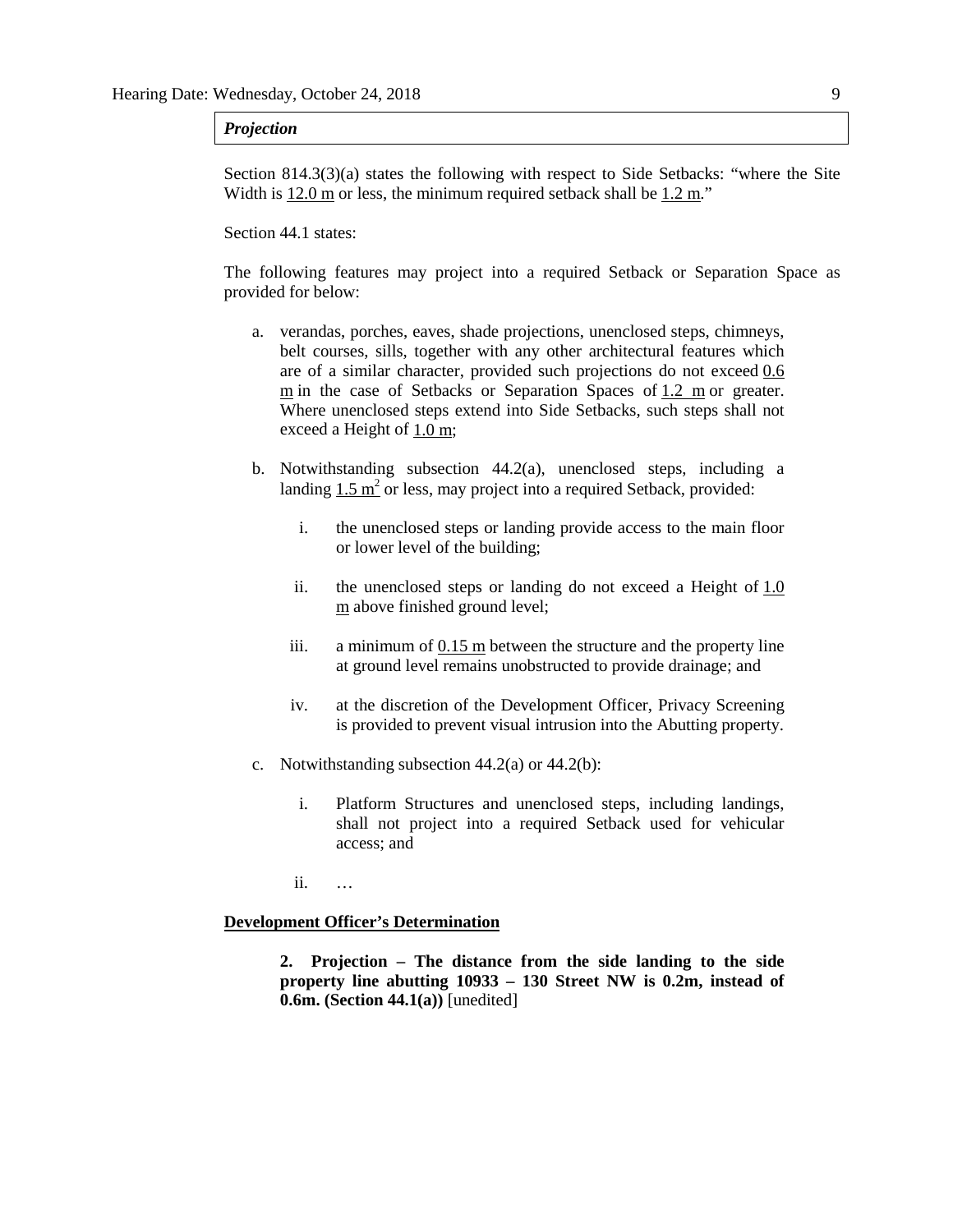*Community Consultation*

Section 814.5(1) states the following with respect to Proposed Variances:

When the Development Officer receives a Development Permit Application for a new principal building, or a new Garden Suite that does not comply with any regulation contained within this Overlay, or receives a Development Permit for alterations to an existing structure that require a variance to Section  $814.3(1)$ ,  $814.3(3)$ ,  $814.3(5)$  and 814.3(9) of this Overlay:

- a. the Development Officer shall send notice, to the recipient parties specified in Table 814.5(2), to outline any requested variances to the Overlay and solicit comments directly related to the proposed variance;
- b. the Development Officer shall not render a decision on the Development Permit application until 21 days after notice has been sent, unless the Development Officer receives feedback from the specified affected parties in accordance with Table 814.5(2); and
- c. the Development Officer shall consider any comments directly related to the proposed variance when determining whether to approve the Development Permit Application in accordance with Sections 11.2 and 11.3.

Section 814.5(2) states:

| Tier#  | <b>Recipient Parties</b>                                                                                                                                                                                                           | <b>Affected Parties</b> | Regulation of this Overlay                |
|--------|------------------------------------------------------------------------------------------------------------------------------------------------------------------------------------------------------------------------------------|-------------------------|-------------------------------------------|
|        |                                                                                                                                                                                                                                    |                         | to be Varied                              |
| Tier 3 | The municipal address The assessed owners<br>and assessed owners of of the land Abutting<br>the land Abutting the $\vert$ the Site of the<br>Site of the proposed proposed<br>development and the development<br>President of each |                         | $814.3(8)$ – Side Setbacks<br>and Privacy |
|        | <b>Community League</b>                                                                                                                                                                                                            |                         |                                           |

#### Notice to Applicant/Appellant

Provincial legislation requires that the Subdivision and Development Appeal Board issue its official decision in writing within fifteen days of the conclusion of the hearing.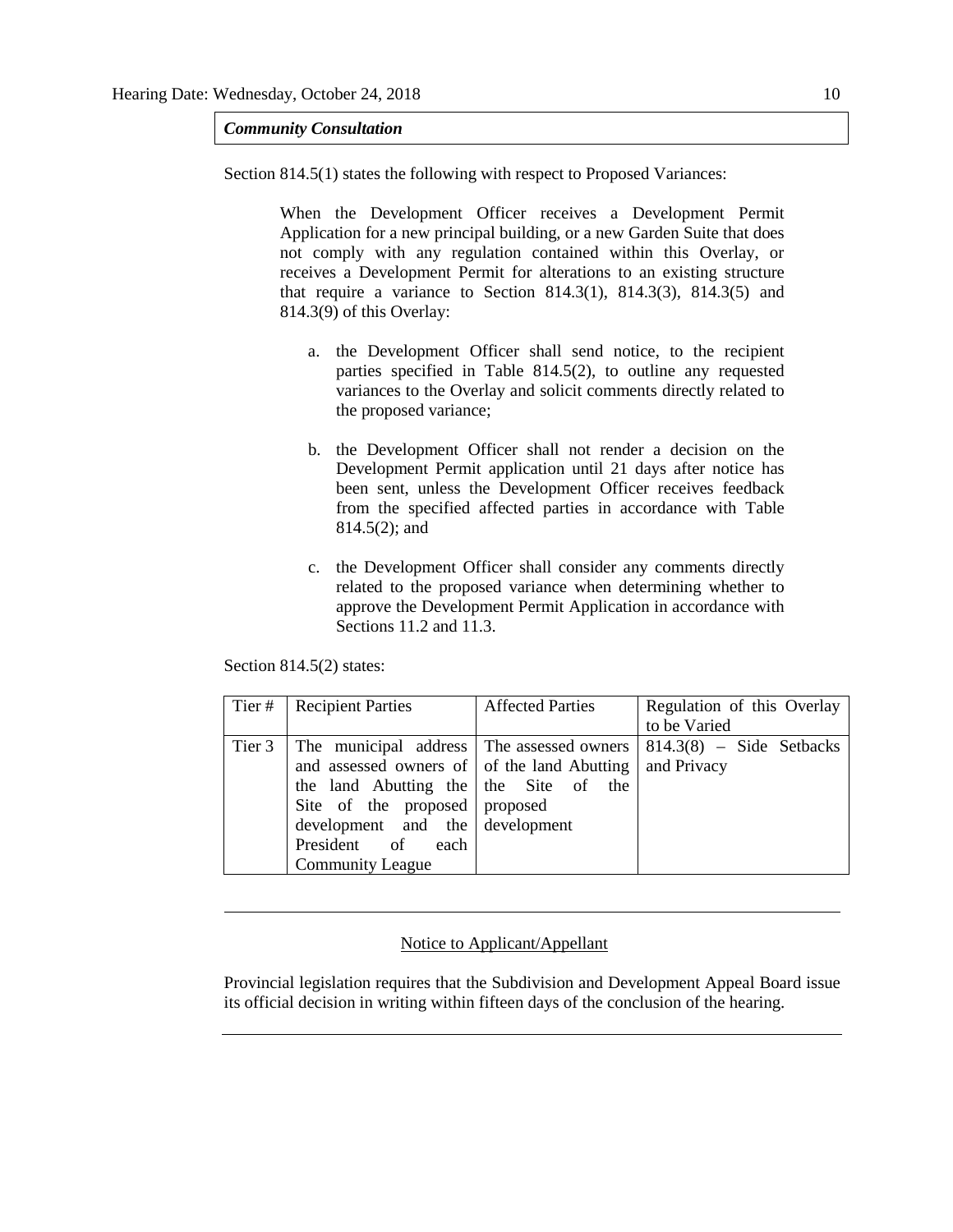| <b>monton</b>                                                                                                                                                                                                                                      |                               | <b>Application for</b> |                                                                                      |                           | <b>Application Date:</b><br>Printed:<br>Page: |  | Project Number: 225805726-018<br>MAY 17, 2018<br>September 13, 2018 at 9:48 AM<br>1 of 1 |
|----------------------------------------------------------------------------------------------------------------------------------------------------------------------------------------------------------------------------------------------------|-------------------------------|------------------------|--------------------------------------------------------------------------------------|---------------------------|-----------------------------------------------|--|------------------------------------------------------------------------------------------|
|                                                                                                                                                                                                                                                    |                               |                        | <b>Minor Development Permit</b>                                                      |                           |                                               |  |                                                                                          |
| This document is a Development Permit Decision for the development application described below.                                                                                                                                                    |                               |                        |                                                                                      |                           |                                               |  |                                                                                          |
| Applicant                                                                                                                                                                                                                                          |                               |                        | Property Address(es) and Legal Description(s)                                        |                           |                                               |  |                                                                                          |
|                                                                                                                                                                                                                                                    |                               |                        | 10937 - 130 STREET NW                                                                | Plan 1623224 Blk 2 Lot 22 |                                               |  |                                                                                          |
|                                                                                                                                                                                                                                                    |                               |                        |                                                                                      |                           |                                               |  |                                                                                          |
|                                                                                                                                                                                                                                                    |                               |                        |                                                                                      |                           |                                               |  |                                                                                          |
|                                                                                                                                                                                                                                                    |                               |                        |                                                                                      |                           |                                               |  |                                                                                          |
| <b>Scope of Application</b>                                                                                                                                                                                                                        |                               |                        |                                                                                      |                           |                                               |  |                                                                                          |
| To construct exterior alterations to a Single Detached House (remove translucent window treatment on the main floor) and to<br>construct a side landing $(3.2.8 \text{m x } 1.02 \text{m } @0.98 \text{m in Height})$ , existing without permits). |                               |                        |                                                                                      |                           |                                               |  |                                                                                          |
| <b>Permit Details</b>                                                                                                                                                                                                                              |                               |                        |                                                                                      |                           |                                               |  |                                                                                          |
| # of Dwelling Units Add/Remove: 0                                                                                                                                                                                                                  |                               |                        | Class of Permit: Class B                                                             |                           |                                               |  |                                                                                          |
| Client File Reference Number:                                                                                                                                                                                                                      |                               |                        | Lot Grading Needed?: N                                                               |                           |                                               |  |                                                                                          |
| Minor Dev. Application Fee: Exterior Alterations (Res.)<br>Secondary Suite Included ?: N                                                                                                                                                           |                               |                        | New Sewer Service Required: N<br>Stat. Plan Overlay/Annex Area: Mature Neighbourhood |                           |                                               |  |                                                                                          |
|                                                                                                                                                                                                                                                    |                               |                        | Overlay                                                                              |                           |                                               |  |                                                                                          |
| I/We certify that the above noted details are correct.                                                                                                                                                                                             |                               |                        |                                                                                      |                           |                                               |  |                                                                                          |
| Applicant signature:                                                                                                                                                                                                                               |                               |                        |                                                                                      |                           |                                               |  |                                                                                          |
| <b>Development Application Decision</b><br>Refused                                                                                                                                                                                                 |                               |                        |                                                                                      |                           |                                               |  |                                                                                          |
| Issue Date: Sep 13, 2018 Development Authority: LAI, ECHO                                                                                                                                                                                          |                               |                        |                                                                                      |                           |                                               |  |                                                                                          |
| <b>Reason for Refusal</b>                                                                                                                                                                                                                          |                               |                        |                                                                                      |                           |                                               |  |                                                                                          |
| 1. Design and Placement of Window - The side windows of the proposed Dwelling overlook into the Abutting property. (Section<br>814.3.8)                                                                                                            |                               |                        |                                                                                      |                           |                                               |  |                                                                                          |
| 2. Projection – The distance from the side landing to the side property line abutting 10933 – 130 Street NW is 0.2m, instead of<br>$0.6m$ . (Section 44.1(a))                                                                                      |                               |                        |                                                                                      |                           |                                               |  |                                                                                          |
| <b>Rights of Appeal</b>                                                                                                                                                                                                                            |                               |                        |                                                                                      |                           |                                               |  |                                                                                          |
| The Applicant has the right of appeal within 21 days after the date on which the decision is made, as outlined in Section 683<br>through 689 of the Municipal Government Act.                                                                      |                               |                        |                                                                                      |                           |                                               |  |                                                                                          |
| Fees                                                                                                                                                                                                                                               |                               |                        |                                                                                      |                           |                                               |  |                                                                                          |
|                                                                                                                                                                                                                                                    | <b>Fee Amount</b><br>\$170.00 | <b>Amount Paid</b>     | Receipt#<br>05029572                                                                 |                           | <b>Date Paid</b>                              |  |                                                                                          |
| Dev. Application Fee<br>Total GST Amount:                                                                                                                                                                                                          | \$0.00                        | \$170.00               |                                                                                      |                           | May 17, 2018                                  |  |                                                                                          |
| <b>Totals for Permit:</b>                                                                                                                                                                                                                          | \$170.00                      | \$170.00               |                                                                                      |                           |                                               |  |                                                                                          |
|                                                                                                                                                                                                                                                    |                               |                        |                                                                                      |                           |                                               |  |                                                                                          |
|                                                                                                                                                                                                                                                    |                               |                        |                                                                                      |                           |                                               |  |                                                                                          |
|                                                                                                                                                                                                                                                    |                               |                        |                                                                                      |                           |                                               |  |                                                                                          |
|                                                                                                                                                                                                                                                    |                               | THIS IS NOT A PERMIT   |                                                                                      |                           |                                               |  |                                                                                          |
|                                                                                                                                                                                                                                                    |                               |                        |                                                                                      |                           |                                               |  |                                                                                          |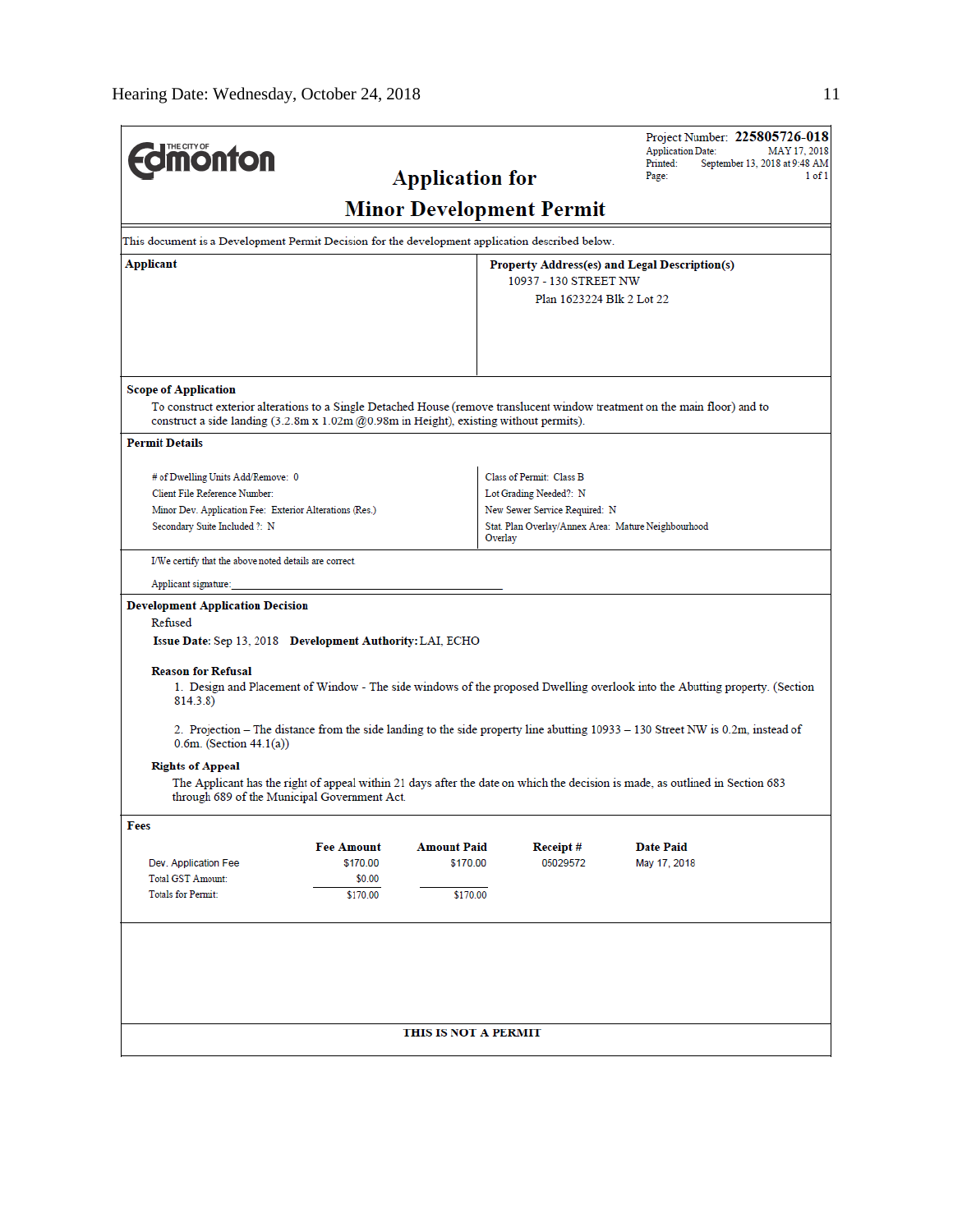

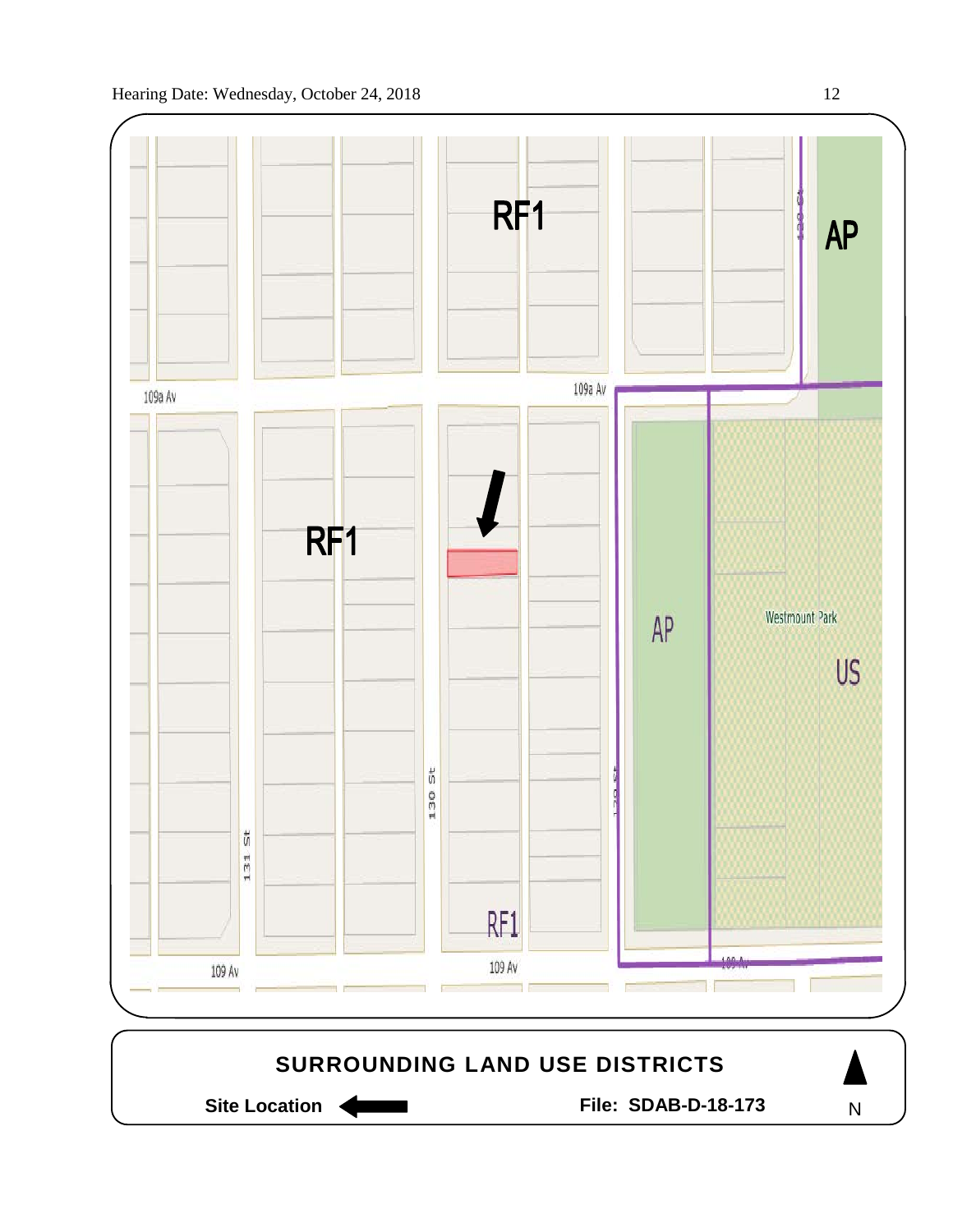#### AN APPEAL FROM THE DECISION OF THE DEVELOPMENT OFFICER

APPELLANT:

APPLICATION NO.: 260998990-001

APPLICATION TO: Construct a Single Detached House with rear attached Garage, Basement development (NOT to be used as an additional Dwelling), covered rear deck (3.66 metres by 4.88 metres), fireplace, veranda (7.32 metres by 2.0 metres/ 3.81 metres)

| DECISION OF THE<br>DEVELOPMENT AUTHORITY: | Refused            |
|-------------------------------------------|--------------------|
| DECISION DATE:                            | September 24, 2018 |
| DATE OF APPEAL:                           | October 2, 2018    |
| <b>MUNICIPAL DESCRIPTION</b>              |                    |

OF SUBJECT PROPERTY: 9831 - 143 Street NW

STATUTORY PLAN: N/A

LEGAL DESCRIPTION: Plan 5109HW Blk 137 Lot 4

ZONE: (RF1) Single Detached Residential Zone

OVERLAY: Mature Neighbourhood Overlay

#### *Grounds for Appeal*

The Appellant provided the following reasons for appealing the decision of the Development Authority:

> Hello I'm preparing supporting documents sand will be attaching them shortly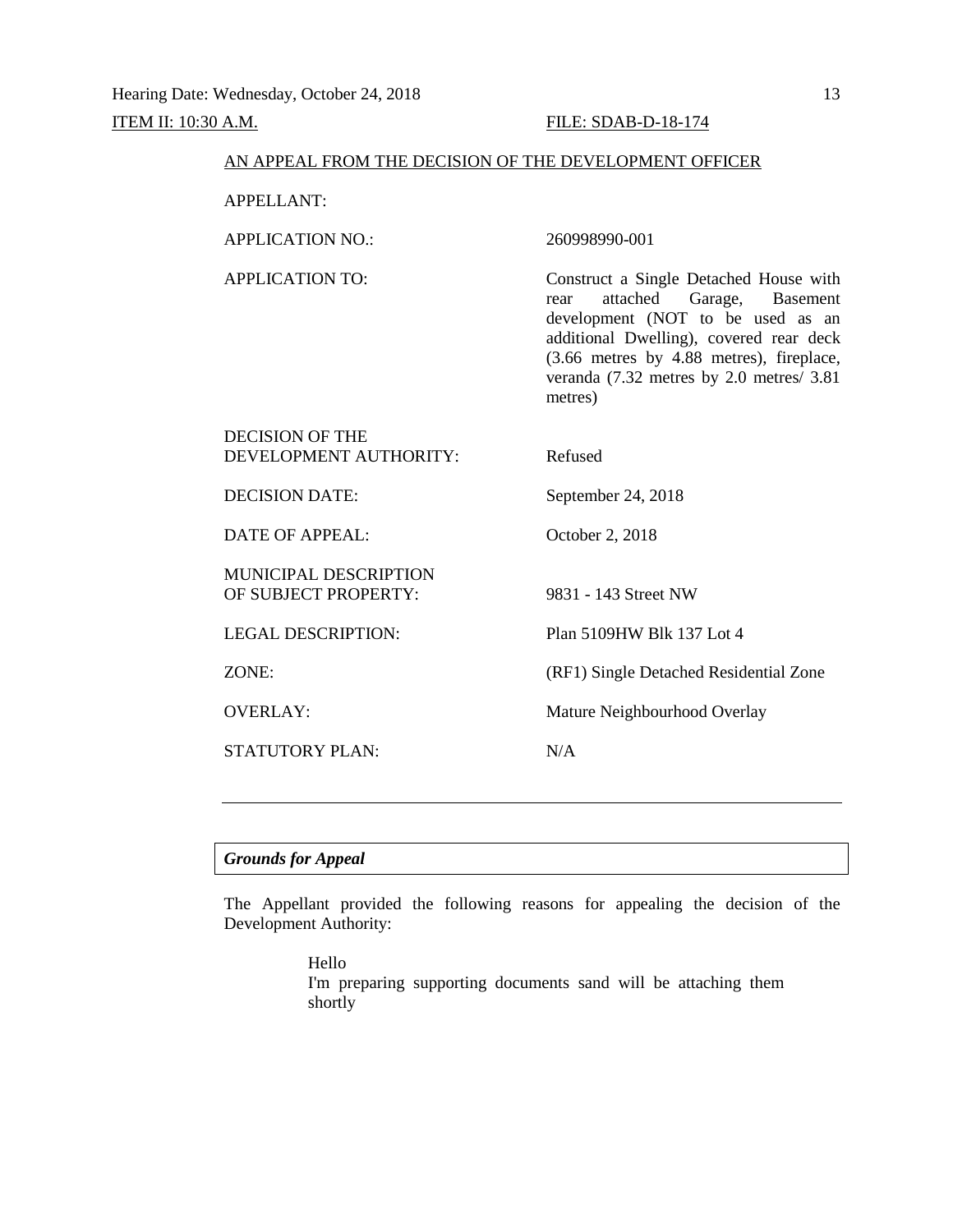### *General Matters*

#### **Appeal Information:**

The *Municipal Government Act*, RSA 2000, c M-26 states the following:

#### **Grounds for Appeal**

**685(1)** If a development authority

- (a) fails or refuses to issue a development permit to a person,
- (b) issues a development permit subject to conditions, or
- (c) issues an order under section 645,

the person applying for the permit or affected by the order under section 645 may appeal to the subdivision and development appeal board.

#### **Appeals**

**686(1)** A development appeal to a subdivision and development appeal board is commenced by filing a notice of the appeal, containing reasons, with the board,

- (a) in the case of an appeal made by a person referred to in section 685(1)
	- (i) with respect to an application for a development permit,
		- (A) within 21 days after the date on which the written decision is given under section 642, […]

#### **Hearing and Decision**

**687(3)** In determining an appeal, the subdivision and development appeal board

…

- (a.1) must comply with the land use policies;
- (a.2) subject to section 638, must comply with any applicable statutory plans;
- (a.3) subject to clauses (a.4) and (d), must comply with any land use bylaw in effect;
- (a.4) must comply with the applicable requirements of the regulations under the Gaming, Liquor and Cannabis Act respecting the location of premises described in a cannabis licence and distances between those premises and other premises;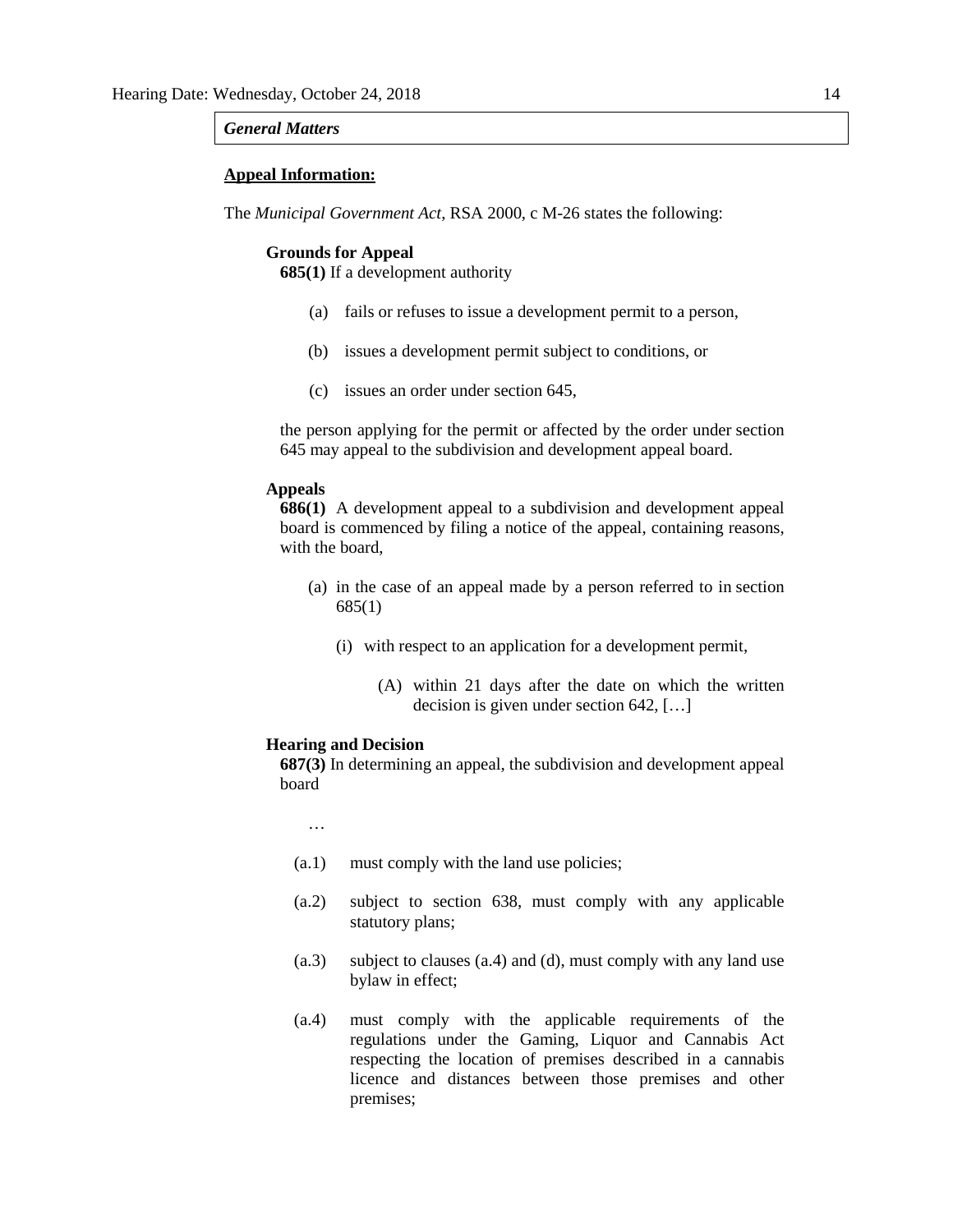…

- (c) may confirm, revoke or vary the order, decision or development permit or any condition attached to any of them or make or substitute an order, decision or permit of its own;
- (d) may make an order or decision or issue or confirm the issue of a development permit even though the proposed development does not comply with the land use bylaw if, in its opinion,
	- (i) the proposed development would not
		- (A) unduly interfere with the amenities of the neighbourhood, or
		- (B) materially interfere with or affect the use, enjoyment or value of neighbouring parcels of land,
	- and
	- (ii) the proposed development conforms with the use prescribed for that land or building in the land use bylaw.

#### **General Provisions from the** *Edmonton Zoning Bylaw:*

Under section 110.2(5), **Single Detached Housing** is a **Permitted Use** in the (RF1) Single Detached Residential Zone.

Under section 7.2(8), **Single Detached Housing** means:

development consisting of a building containing one principal Dwelling which is separate from any other principal Dwelling or building. This Use includes Mobile Homes which conform to Section 78 of this Bylaw.

Section 110.1 states that the **General Purpose** of the **(RF1) Single Detached Residential Zone** is:

to provide for Single Detached Housing while allowing other forms of small scale housing in the form of Secondary Suites, and Garden Suites, as well as Semi-detached Housing and Duplex Housing under certain conditions.

Section 814.1 states that the **General Purpose** of the **Mature Neighbourhood Overlay** is to: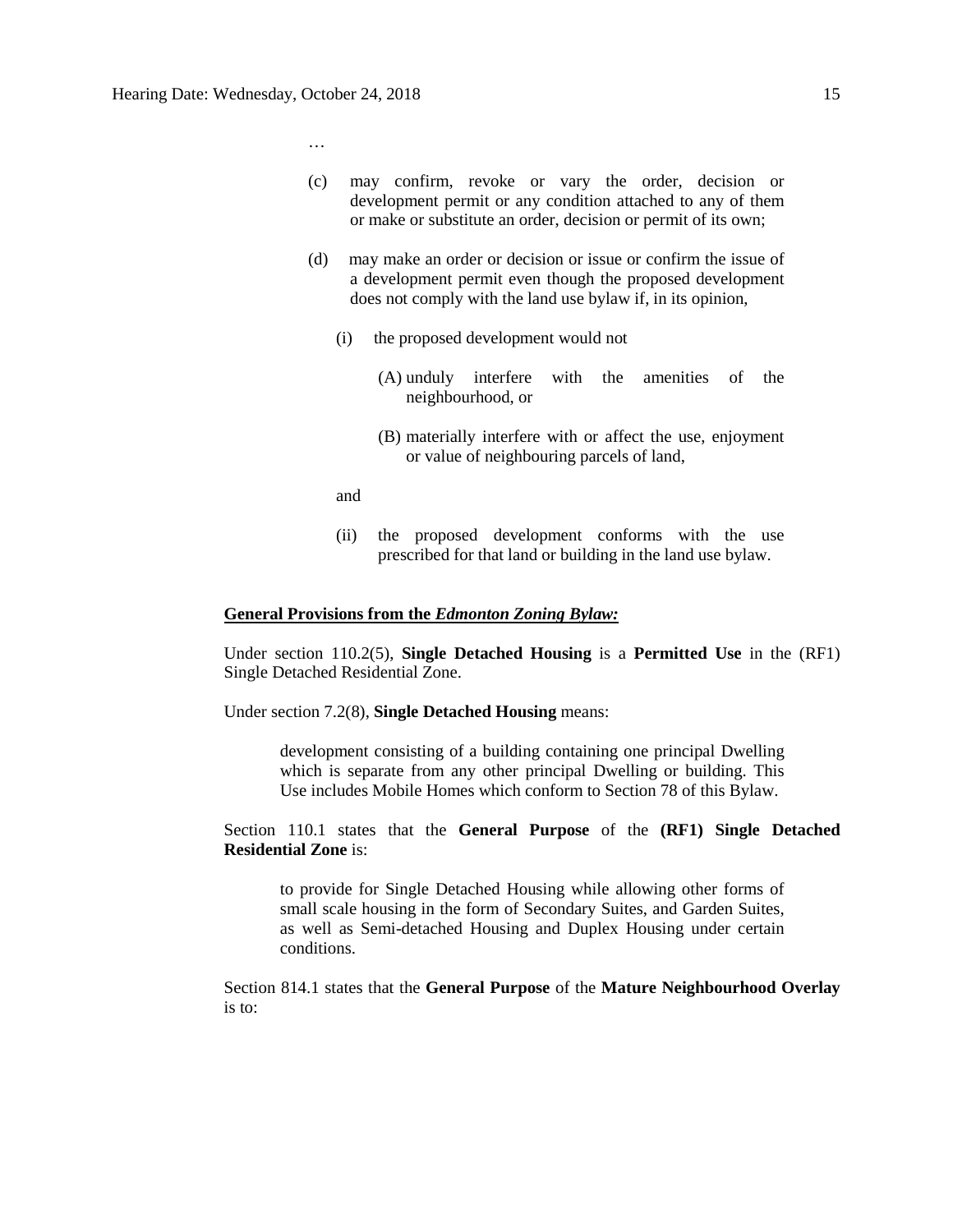to regulate residential development in Edmonton's mature residential neighbourhoods, while responding to the context of surrounding development, maintaining the pedestrian-oriented design of the streetscape, and to provide an opportunity for consultation by gathering input from affected parties on the impact of a proposed variance to the Overlay regulations.

# *Rear Setback*

Section 814.3(4) states "the minimum Rear Setback shall be 40% of Site Depth."

#### **Development Officer's Determination**

**The minimum Rear Yard shall be 17.7m. (Reference Section 814.3.4)**

**Proposed: 15.0m Deficient by: 2.7m**

### *Attached Garage*

Section 814.3(19) states "Rear attached Garages shall not be allowed."

#### **Development Officer's Determination**

**Attached Garage - The application proposes a rear attached garage instead of a detached garage (Section 814.3.19).**

## *Side Setbacks*

Section 814.3(3)(b) states "where a Site Width is greater than 12.0 m and less than 18.3 m, the Side Setback requirements of the underlying Zone shall apply."

Section 110.4(11)(a) states "Side Setbacks shall total at least 20% of the Site Width, with a minimum Side Setback of 1.2 m on each side."

#### **Development Officer's Determination**

**Side Yards shall total at least 20% of the site width. (Reference Section 110.4(11)(a))**

**Proposed: 2.46m Deficient by: 0.59m**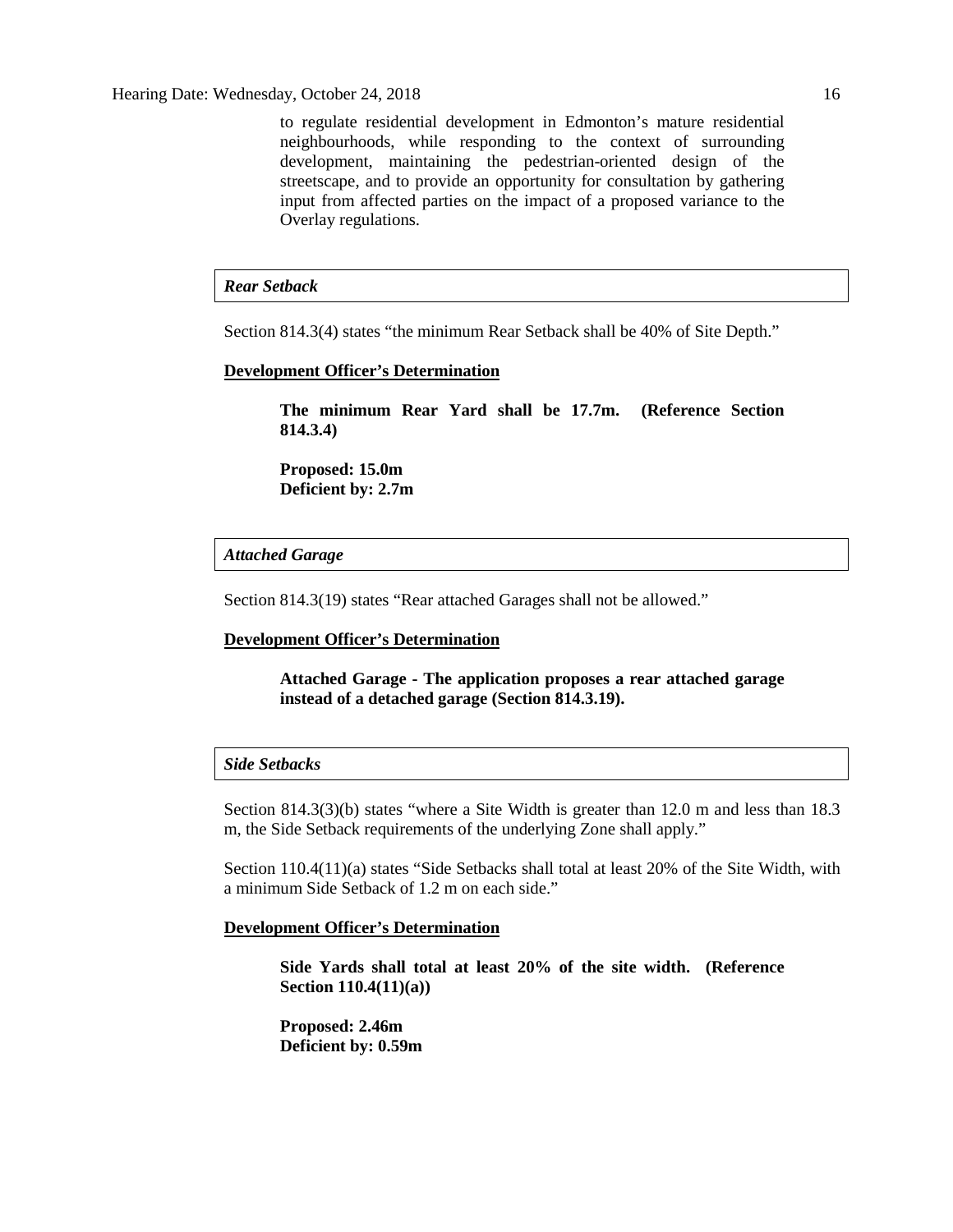#### *Projection*

#### Section 44.2 states:

The following features may project into a required Setback or Separation Space as provided for below:

- a) windows, or cantilevered projections without windows, provided that such projections do not exceed [0.6 me](javascript:void(0);)tres in the case of Setbacks or Separation Spaces. In all cases, a minimum distance of [0.6 me](javascript:void(0);)tres from the property line to the outside wall of such projection and all other portions of a Dwelling, including eaves, shall be maintained; and
- b) where a cantilevered projection as specified in subsection 44(2)(a) above is proposed in a Side Setback, the length of any one projection shall not exceed a wall opening length of [3.1 m.](javascript:void(0);) In the case of more than one projection, the aggregate total shall not exceed one third of the length of that house side wall excluding attached Garage walls. In the case of a Corner Lot, this restriction is applicable only to the interior Side Setback and not the flanking Side Setback. This restriction shall not apply to projections into the Front or Rear Setback.

#### **Development Officer's Determination**

**Projection into required Side Yards (Reference Section 44.2(a))**

**Proposed: 0.9m Deficient by: 0.3**

**The maximum length of a Projection into a required Side Yard is 3.1m (Reference Section 44.2(b))**

**Proposed: 10.82m and 15.90m Exceeds by: 7.72m and 12.8m**

# *Community Consultation*

Section 814.5(1) states the following with respect to Proposed Variances:

When the Development Officer receives a Development Permit Application for a new principal building, or a new Garden Suite that does not comply with any regulation contained within this Overlay, or receives a Development Permit for alterations to an existing structure that require a variance to Section 814.3(1), 814.3(3), 814.3(5) and 814.3(9) of this Overlay: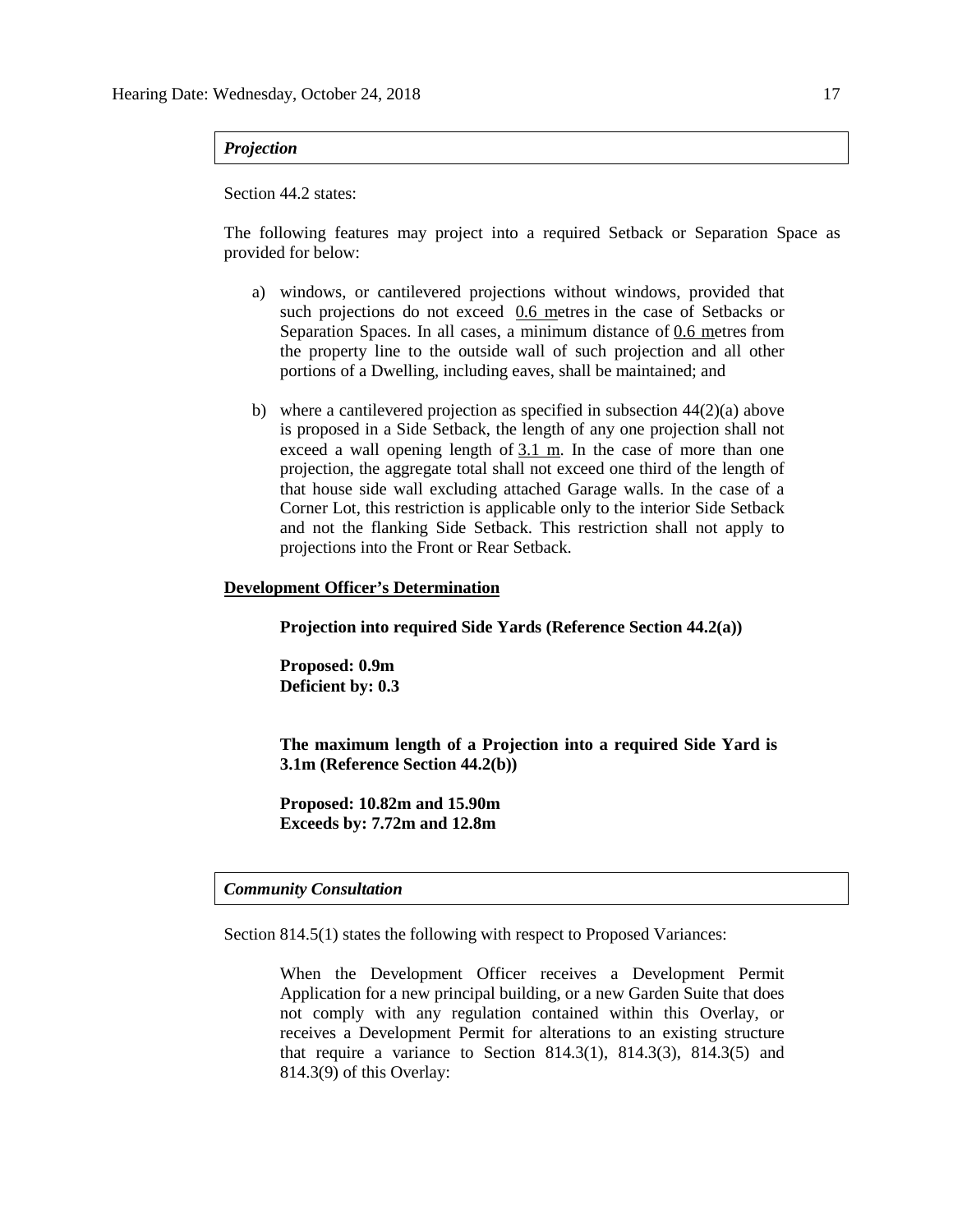- a. the Development Officer shall send notice, to the recipient parties specified in Table 814.5(2), to outline any requested variances to the Overlay and solicit comments directly related to the proposed variance;
- b. the Development Officer shall not render a decision on the Development Permit application until 21 days after notice has been sent, unless the Development Officer receives feedback from the specified affected parties in accordance with Table 814.5(2); and
- c. the Development Officer shall consider any comments directly related to the proposed variance when determining whether to approve the Development Permit Application in accordance with Sections 11.2 and 11.3.

Section 814.5(2) states:

| Tier#  | <b>Recipient Parties</b>                    | <b>Affected Parties</b> | Regulation of this Overlay  |
|--------|---------------------------------------------|-------------------------|-----------------------------|
|        |                                             |                         | to be Varied                |
| Tier 2 | The municipal address                       | The assessed owners     | $814.3(4)$ – Rear Setback   |
|        | and assessed owners of of the land Abutting |                         |                             |
|        | the land Abutting the the Site and directly |                         | $814.3(19)$ – Rear Attached |
|        | Site, directly adjacent adjacent across a   |                         | Garage                      |
|        | across a Lane from the   Lane from the Site |                         |                             |
|        | Site of the proposed of the proposed        |                         |                             |
|        | development and the                         | development             |                             |
|        | President of each                           |                         |                             |
|        | <b>Community League</b>                     |                         |                             |
| Tier 3 | The municipal address The assessed owners   |                         | $814.3(3)$ – Side Setbacks  |
|        | and assessed owners of of the land Abutting |                         |                             |
|        | the land Abutting the the Site of the       |                         |                             |
|        | Site of the proposed proposed               |                         |                             |
|        | development and the                         | development             |                             |
|        | President of<br>each                        |                         |                             |
|        | <b>Community League</b>                     |                         |                             |

# Notice to Applicant/Appellant

Provincial legislation requires that the Subdivision and Development Appeal Board issue its official decision in writing within fifteen days of the conclusion of the hearing.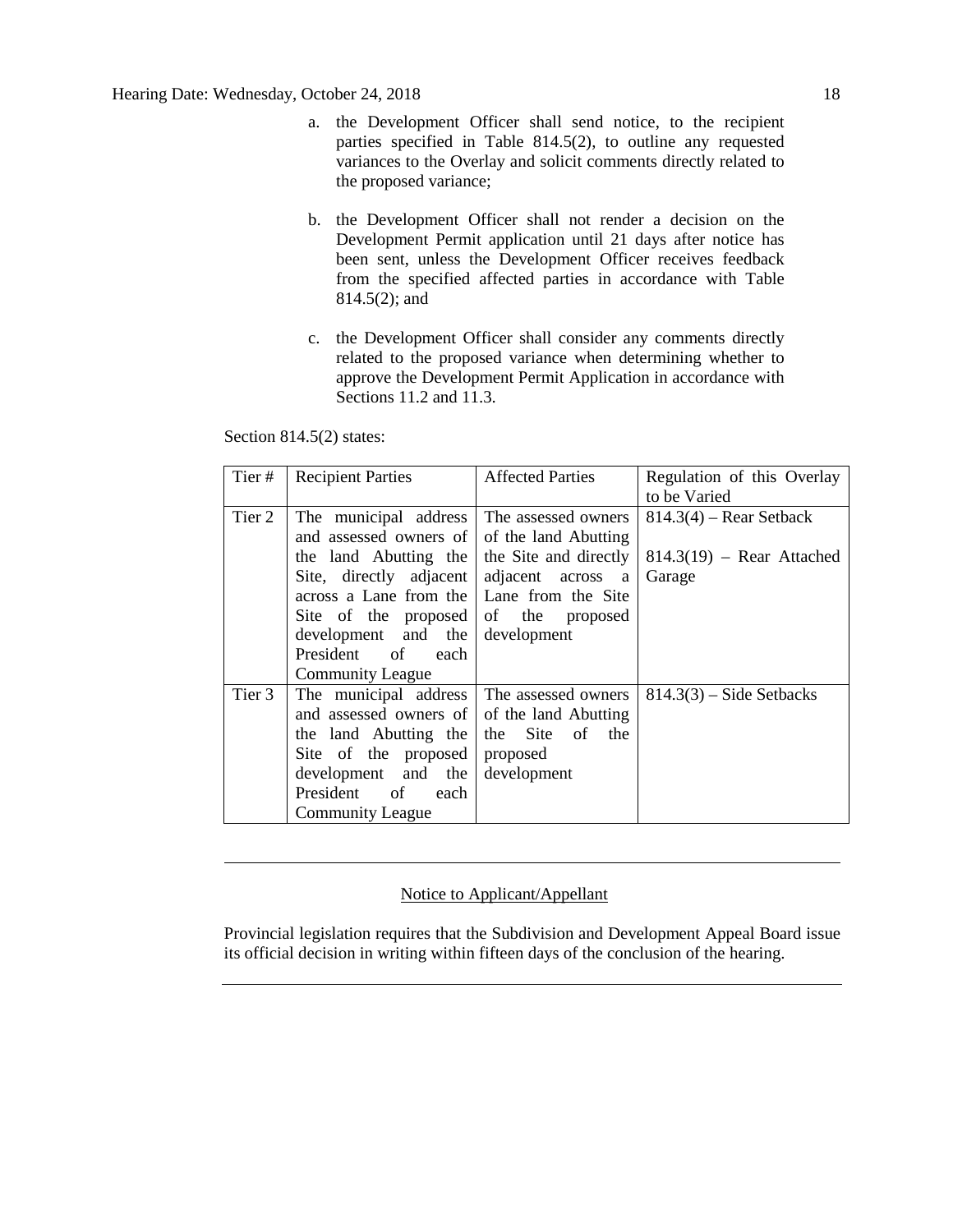| <b>Imonton</b>                                                                                                                                                                                                                                                                                                                                                                                                             |                                                                               | Project Number: 260998990-001<br><b>Application Date:</b><br>AUG 31, 2017 |
|----------------------------------------------------------------------------------------------------------------------------------------------------------------------------------------------------------------------------------------------------------------------------------------------------------------------------------------------------------------------------------------------------------------------------|-------------------------------------------------------------------------------|---------------------------------------------------------------------------|
|                                                                                                                                                                                                                                                                                                                                                                                                                            |                                                                               | Printed:<br>October 2, 2018 at 1:07 PM                                    |
| <b>Application for</b>                                                                                                                                                                                                                                                                                                                                                                                                     |                                                                               | Page:<br>1 of 2                                                           |
| <b>House Development and Building Permit</b>                                                                                                                                                                                                                                                                                                                                                                               |                                                                               |                                                                           |
| This document is a record of a Development Permit and/or Building Permit application, and a record of the decision for the undertaking<br>described below, subject to the limitations and conditions of this permit, of the Edmonton Zoning Bylaw 12800 as amended, Safety Codes<br>Act RSA 2000, Safety Codes Act Permit Regulation, Alberta Building Code and City of Edmonton Bylaw 15894 Safety Codes Permit<br>Bylaw. |                                                                               |                                                                           |
| Applicant                                                                                                                                                                                                                                                                                                                                                                                                                  | Property Address(es) and Legal Description(s)                                 |                                                                           |
|                                                                                                                                                                                                                                                                                                                                                                                                                            | 9831 - 143 STREET NW                                                          |                                                                           |
|                                                                                                                                                                                                                                                                                                                                                                                                                            | Plan 5109HW Blk 137 Lot 4                                                     |                                                                           |
|                                                                                                                                                                                                                                                                                                                                                                                                                            | Location(s) of Work                                                           |                                                                           |
|                                                                                                                                                                                                                                                                                                                                                                                                                            | Suite:<br>9831 - 143 STREET NW                                                |                                                                           |
|                                                                                                                                                                                                                                                                                                                                                                                                                            | Entryway: 9831 - 143 STREET NW                                                |                                                                           |
|                                                                                                                                                                                                                                                                                                                                                                                                                            | Building: 9831 - 143 STREET NW                                                |                                                                           |
| <b>Scope of Application</b>                                                                                                                                                                                                                                                                                                                                                                                                |                                                                               |                                                                           |
| To construct a Single Detached House with rear attached Garage, Basement development (NOT to be used as an additional Dwelling),<br>covered rear deck (3.66m x 4.88m), fireplace, veranda (7.32m x 2.0m/3.81m)                                                                                                                                                                                                             |                                                                               |                                                                           |
| <b>Permit Details</b>                                                                                                                                                                                                                                                                                                                                                                                                      |                                                                               |                                                                           |
|                                                                                                                                                                                                                                                                                                                                                                                                                            |                                                                               |                                                                           |
| Affected Floor Area (sq. ft.): 2316<br>Class of Permit: Class B                                                                                                                                                                                                                                                                                                                                                            | Building Height to Midpoint (m): 5.84<br>Dwelling Type: Single Detached House |                                                                           |
| Front Yard (m): 10.37                                                                                                                                                                                                                                                                                                                                                                                                      | Home Design Type:                                                             |                                                                           |
| Rear Yard (m): 14.99                                                                                                                                                                                                                                                                                                                                                                                                       | Secondary Suite Included ?: N                                                 |                                                                           |
| Side Yard, $left(m): 1.53$                                                                                                                                                                                                                                                                                                                                                                                                 | Side Yard, right (m): 1.53                                                    |                                                                           |
| Site Area (sq. m.): 675.1                                                                                                                                                                                                                                                                                                                                                                                                  | Site Depth (m): 44.27                                                         |                                                                           |
| Site Width $(m)$ : 15.25                                                                                                                                                                                                                                                                                                                                                                                                   | Stat. Plan Overlay/Annex Area:                                                |                                                                           |
| I/We certify that the above noted details are correct.                                                                                                                                                                                                                                                                                                                                                                     |                                                                               |                                                                           |
| Applicant signature:                                                                                                                                                                                                                                                                                                                                                                                                       |                                                                               |                                                                           |
| <b>Development Application Decision</b>                                                                                                                                                                                                                                                                                                                                                                                    |                                                                               |                                                                           |
| Refused                                                                                                                                                                                                                                                                                                                                                                                                                    |                                                                               |                                                                           |
|                                                                                                                                                                                                                                                                                                                                                                                                                            |                                                                               |                                                                           |
| <b>Issue Date: Sep 24, 2018 Development Authority: BAUER, KERRY</b>                                                                                                                                                                                                                                                                                                                                                        |                                                                               |                                                                           |
|                                                                                                                                                                                                                                                                                                                                                                                                                            |                                                                               |                                                                           |
|                                                                                                                                                                                                                                                                                                                                                                                                                            |                                                                               |                                                                           |
|                                                                                                                                                                                                                                                                                                                                                                                                                            |                                                                               |                                                                           |
|                                                                                                                                                                                                                                                                                                                                                                                                                            |                                                                               |                                                                           |
|                                                                                                                                                                                                                                                                                                                                                                                                                            |                                                                               |                                                                           |
|                                                                                                                                                                                                                                                                                                                                                                                                                            |                                                                               |                                                                           |
|                                                                                                                                                                                                                                                                                                                                                                                                                            |                                                                               |                                                                           |
|                                                                                                                                                                                                                                                                                                                                                                                                                            |                                                                               |                                                                           |
|                                                                                                                                                                                                                                                                                                                                                                                                                            |                                                                               |                                                                           |
|                                                                                                                                                                                                                                                                                                                                                                                                                            |                                                                               |                                                                           |
|                                                                                                                                                                                                                                                                                                                                                                                                                            |                                                                               |                                                                           |
|                                                                                                                                                                                                                                                                                                                                                                                                                            |                                                                               |                                                                           |
|                                                                                                                                                                                                                                                                                                                                                                                                                            |                                                                               |                                                                           |
|                                                                                                                                                                                                                                                                                                                                                                                                                            |                                                                               |                                                                           |
|                                                                                                                                                                                                                                                                                                                                                                                                                            |                                                                               |                                                                           |
|                                                                                                                                                                                                                                                                                                                                                                                                                            | THIS IS NOT A PERMIT                                                          |                                                                           |
|                                                                                                                                                                                                                                                                                                                                                                                                                            |                                                                               |                                                                           |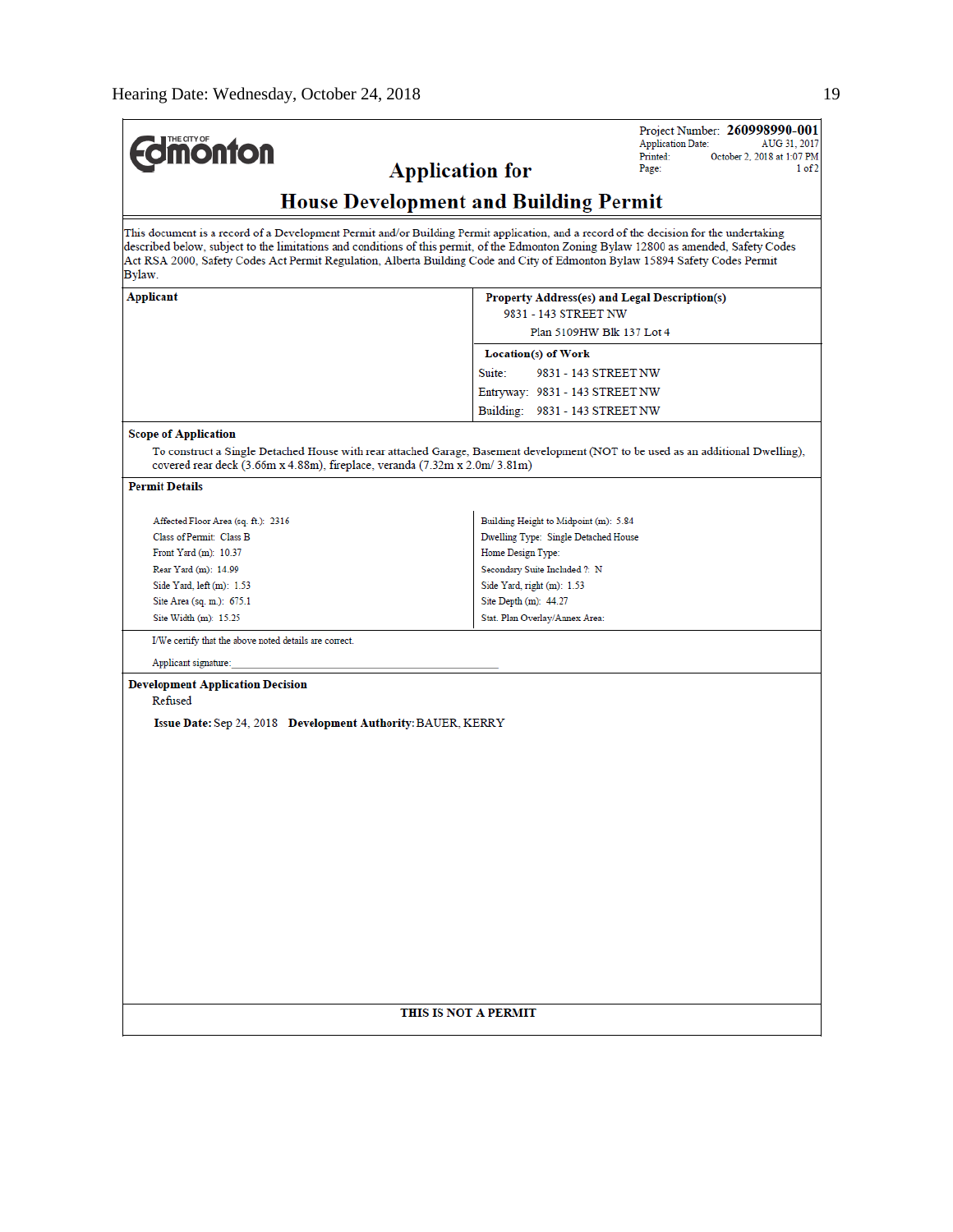| <b><i><u><del>monton</del></u></i></b>                                                                                                                                                                   |                   | <b>Application for</b>                       |          | <b>Application Date:</b><br>Printed:<br>Page: | Project Number: 260998990-001<br>AUG 31, 2017<br>October 2, 2018 at 1:07 PM<br>$2$ of $2$ |
|----------------------------------------------------------------------------------------------------------------------------------------------------------------------------------------------------------|-------------------|----------------------------------------------|----------|-----------------------------------------------|-------------------------------------------------------------------------------------------|
|                                                                                                                                                                                                          |                   | <b>House Development and Building Permit</b> |          |                                               |                                                                                           |
| <b>Reason for Refusal</b><br>A. The minimum Rear Yard shall be 17.7m. (Reference Section 814.3.4)<br>Proposed: 15.0m<br>Deficient by: 2.7m                                                               |                   |                                              |          |                                               |                                                                                           |
| B. Attached Garage - The application proposes a rear attached garage instead of a detached garage (Section 814.3.19).                                                                                    |                   |                                              |          |                                               |                                                                                           |
| C. Side Yards shall total at least 20% of the site width. (Reference Section 110.4(11)(a))<br>Proposed: 2.46m<br>Deficient by: 0.59m                                                                     |                   |                                              |          |                                               |                                                                                           |
| D. Projection into required Side Yards (Reference Section 44.2(a))<br>Proposed: 0.9m<br>Deficient by: 0.3                                                                                                |                   |                                              |          |                                               |                                                                                           |
| E. The maximum length of a Projection into a required Side Yard is 3.1m (Reference Section 44.2(b))<br>Proposed: 10.82m and 15.90m<br>Exceeds by: $7.72m$ and $12.8m$                                    |                   |                                              |          |                                               |                                                                                           |
| <b>Rights of Appeal</b><br>The Applicant has the right of appeal within 21 days after the date on which the decision is made, as outlined in Section 683<br>through 689 of the Municipal Government Act. |                   |                                              |          |                                               |                                                                                           |
| Fees                                                                                                                                                                                                     |                   |                                              |          |                                               |                                                                                           |
|                                                                                                                                                                                                          | <b>Fee Amount</b> | <b>Amount Paid</b>                           | Receipt# | <b>Date Paid</b>                              |                                                                                           |
| Water Usage Fee                                                                                                                                                                                          | \$60.50           | \$60.50                                      | 04419217 | Aug 31, 2017                                  |                                                                                           |
| Electrical Fees (House)                                                                                                                                                                                  | \$304.00          | \$304.00                                     | 04419217 | Aug 31, 2017                                  |                                                                                           |
| Electrical Fee (Service)                                                                                                                                                                                 | \$79.00           | \$79.00                                      | 04419217 | Aug 31, 2017                                  |                                                                                           |
| <b>Building Permit Fee</b>                                                                                                                                                                               | \$2,059.00        | \$2,059.00                                   | 04419217 | Aug 31, 2017                                  |                                                                                           |
| Safety Codes Fee                                                                                                                                                                                         | \$82.36           | \$82.36                                      | 04419217 | Aug 31, 2017                                  |                                                                                           |
| Lot Grading Fee                                                                                                                                                                                          | \$140.00          | \$140.00                                     | 04419217 | Aug 31, 2017                                  |                                                                                           |
| <b>Electrical Safety Codes Fee</b>                                                                                                                                                                       | \$16.66<br>\$0.00 | \$16.66<br>\$200.00                          | 04419217 | Aug 31, 2017                                  |                                                                                           |
| Development Permit Inspection Fee<br><b>Total GST Amount:</b>                                                                                                                                            | \$0.00            |                                              | 04419217 | Aug 31, 2017                                  |                                                                                           |
| <b>Totals for Permit:</b>                                                                                                                                                                                | \$2,741.52        | \$2,941.52                                   |          |                                               |                                                                                           |
| (overpaid by (\$200.00))                                                                                                                                                                                 |                   |                                              |          |                                               |                                                                                           |
|                                                                                                                                                                                                          |                   | THIS IS NOT A PERMIT                         |          |                                               |                                                                                           |
|                                                                                                                                                                                                          |                   |                                              |          |                                               |                                                                                           |
|                                                                                                                                                                                                          |                   |                                              |          |                                               |                                                                                           |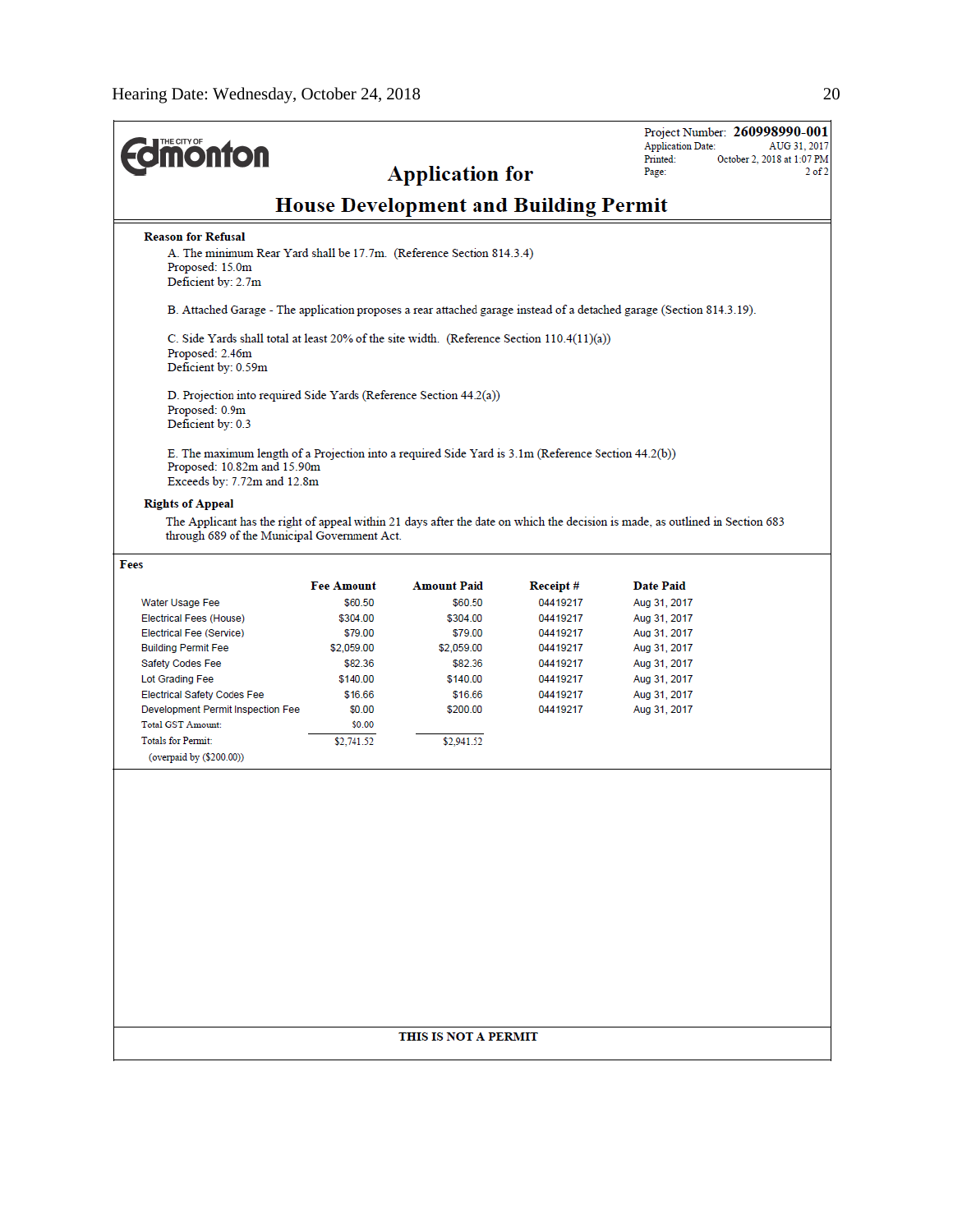

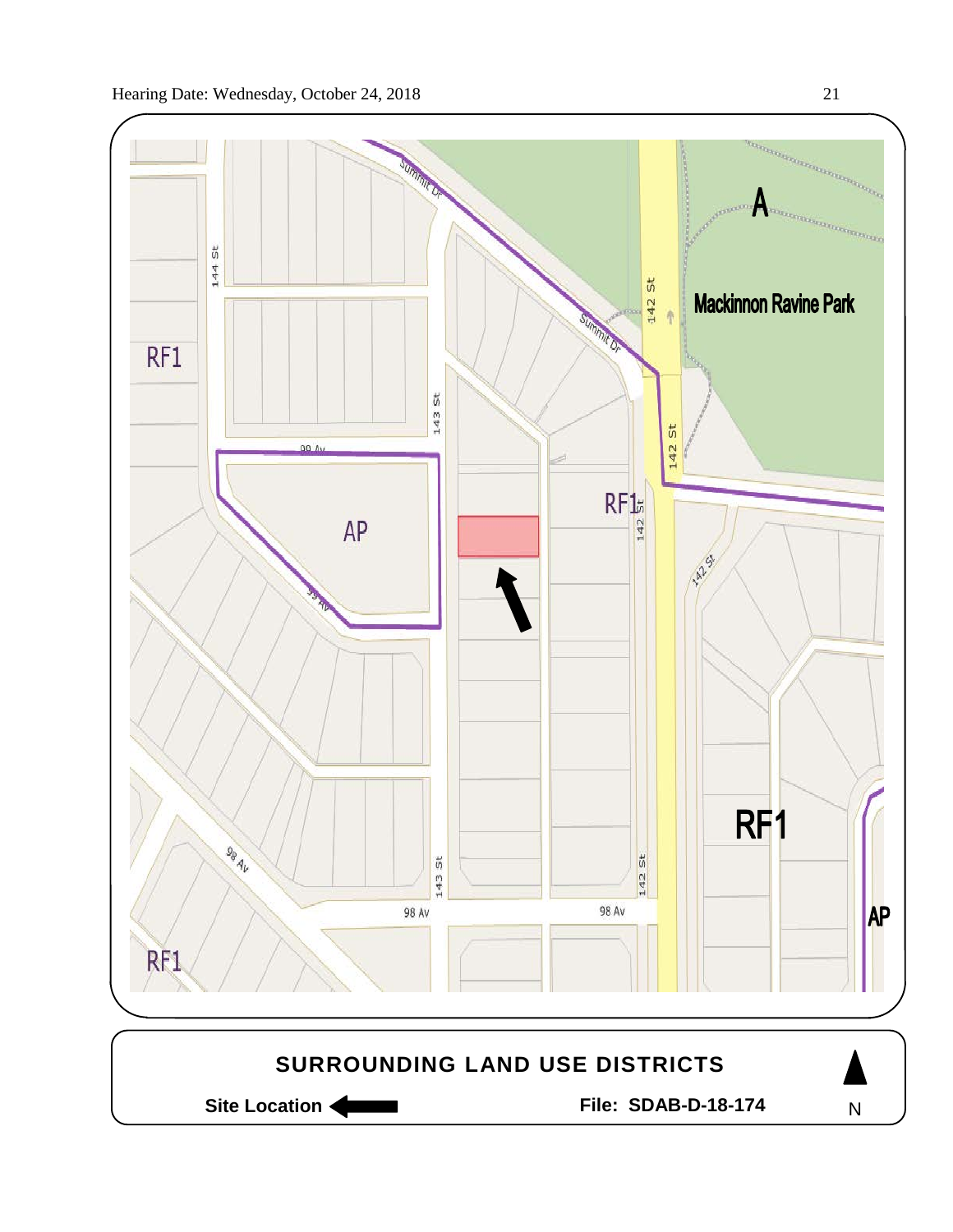| AN APPEAL FROM THE DECISION OF THE DEVELOPMENT OFFICER |                                                                                |
|--------------------------------------------------------|--------------------------------------------------------------------------------|
| <b>APPELLANT:</b>                                      |                                                                                |
| <b>APPLICATION NO.:</b>                                | 286660760-001                                                                  |
| <b>APPLICATION TO:</b>                                 | Change the Use from General Retail<br><b>Stores to a Cannabis Retail Sales</b> |
| DECISION OF THE<br>DEVELOPMENT AUTHORITY:              | Refused                                                                        |
| <b>DECISION DATE:</b>                                  | September 14, 2018                                                             |
| <b>DATE OF APPEAL:</b>                                 | September 24, 2018                                                             |
| <b>MUNICIPAL DESCRIPTION</b><br>OF SUBJECT PROPERTY:   | 12120 - Jasper Avenue NW                                                       |
| <b>LEGAL DESCRIPTION:</b>                              | Plan 1225U Lots1-4                                                             |
| ZONE:                                                  | (CB3) Commercial Mixed Business Zone                                           |
| <b>OVERLAY:</b>                                        | Main Streets Overlay                                                           |
| <b>STATUTORY PLAN:</b>                                 | Oliver Area Redevelopment Plan                                                 |
|                                                        |                                                                                |

# *Grounds for Appeal*

The Appellant provided the following reasons for appealing the decision of the Development Authority:

> The Appellant respectfully appeals the decision of the development officer on the following grounds:

> (a) The proposed development represents a permitted use on the subject lands (Commercial Mixed Business Zone (CB3) – s. 370.2(4), Edmonton Zoning Bylaw).

> (b) The provisions of s. 70 of the Edmonton Zoning Bylaw do not limit this Board's authority to approve the proposed development.

> (c) The "public lands" (Grant Notley Park) is a passive area as it is not used for community or recreation activities. There are no playing fields or playgrounds for the public to use.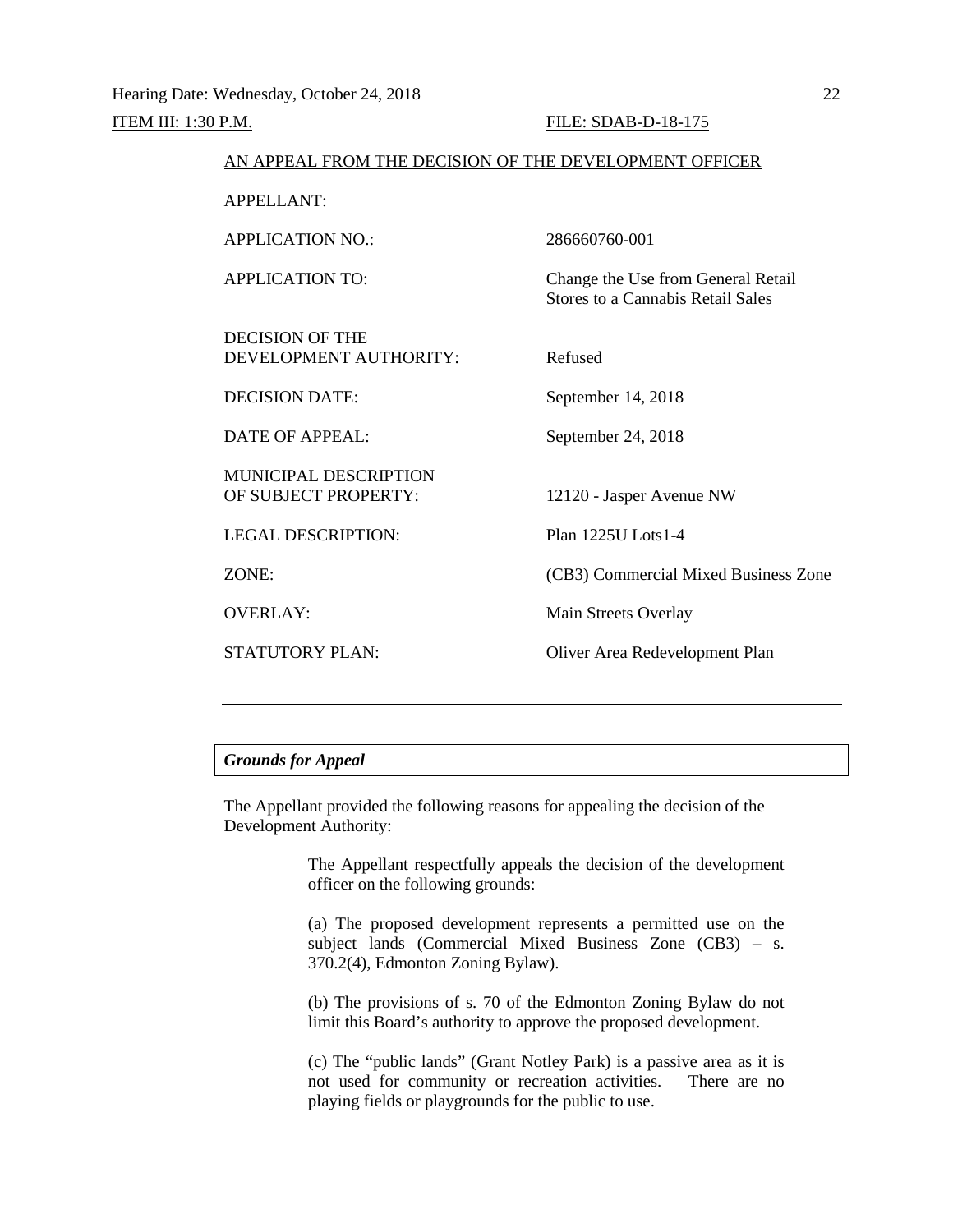(d) Furthermore, the proposed development is sufficiently separated from the "public lands":

(i)The "public lands" are not visible from the proposed development and the proposed development is not visible from the "public lands".

(ii)There are at least six (6) lanes of arterial roadway (Jasper Avenue), buildings and another two (2) lanes of arterial roadway (100 Avenue NW) separating the proposed development and the "public lands".

(e) The proposed development will not unduly interfere with the amenities of the neighbourhood, nor materially interfere with or affect the use, enjoyment or value of neighbouring properties.

(f) Such further and other reasons as may be presented at the hearing of this matter.

## *General Matters*

#### **Appeal Information:**

The *Municipal Government Act*, RSA 2000, c M-26 states the following:

# **Grounds for Appeal**

**685(1)** If a development authority

- (a) fails or refuses to issue a development permit to a person,
- (b) issues a development permit subject to conditions, or
- (c) issues an order under section 645,

the person applying for the permit or affected by the order under section 645 may appeal to the subdivision and development appeal board.

#### **Appeals**

**686(1)** A development appeal to a subdivision and development appeal board is commenced by filing a notice of the appeal, containing reasons, with the board,

- (a) in the case of an appeal made by a person referred to in section 685(1)
	- (i) with respect to an application for a development permit,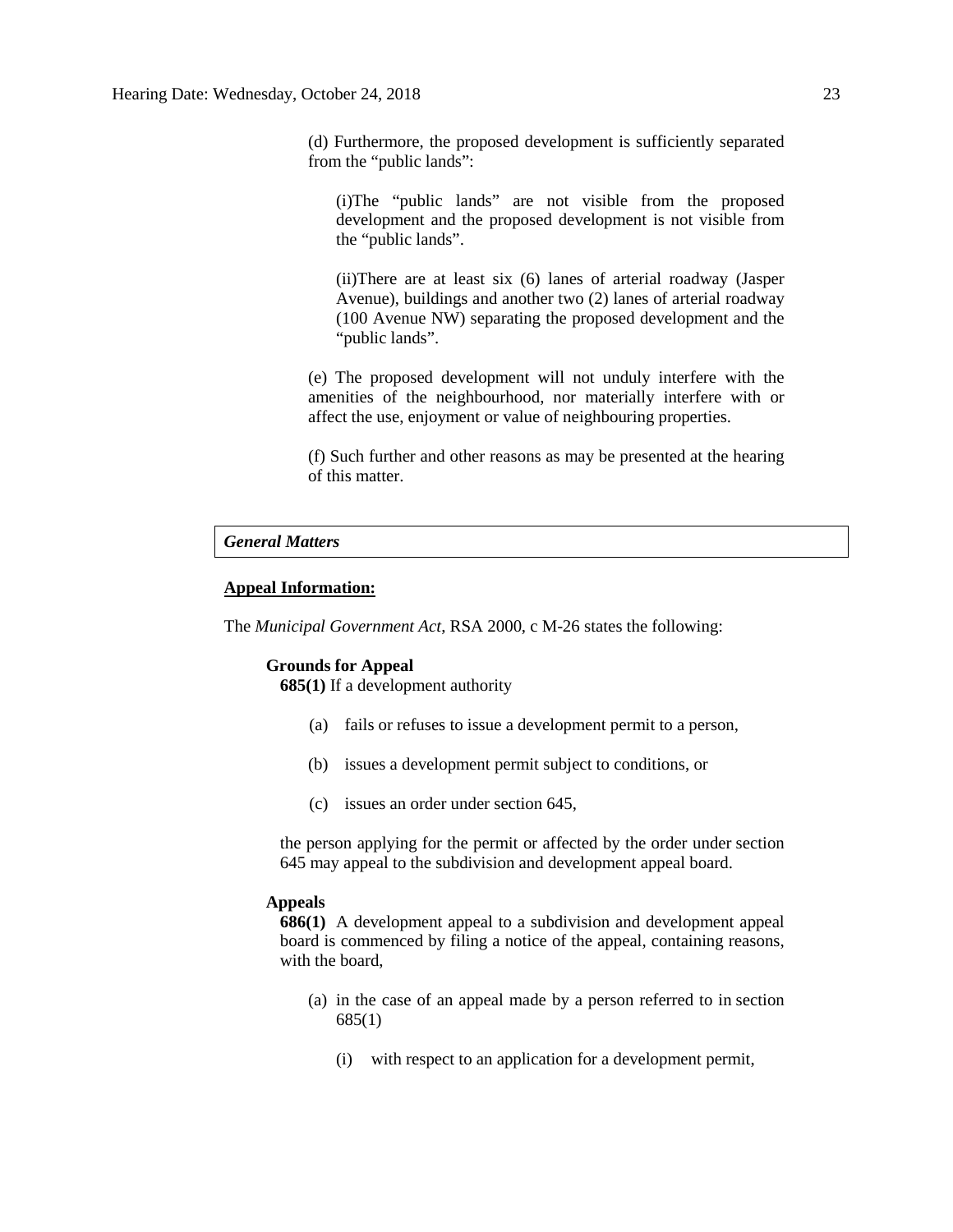(A) within 21 days after the date on which the written decision is given under section 642, […]

#### **Hearing and Decision**

**687(3)** In determining an appeal, the subdivision and development appeal board

…

- (a.1) must comply with the land use policies;
- (a.2) subject to section 638, must comply with any applicable statutory plans;
- (a.3) subject to clauses (a.4) and (d), must comply with any land use bylaw in effect;
- (a.4) must comply with the applicable requirements of the regulations under the Gaming, Liquor and Cannabis Act respecting the location of premises described in a cannabis licence and distances between those premises and other premises;

…

- (c) may confirm, revoke or vary the order, decision or development permit or any condition attached to any of them or make or substitute an order, decision or permit of its own;
- (d) may make an order or decision or issue or confirm the issue of a development permit even though the proposed development does not comply with the land use bylaw if, in its opinion,
	- (i) the proposed development would not
		- (A) unduly interfere with the amenities of the neighbourhood, or
		- (B) materially interfere with or affect the use, enjoyment or value of neighbouring parcels of land,

and

(ii) the proposed development conforms with the use prescribed for that land or building in the land use bylaw.

# **General Provisions from the** *Edmonton Zoning Bylaw:*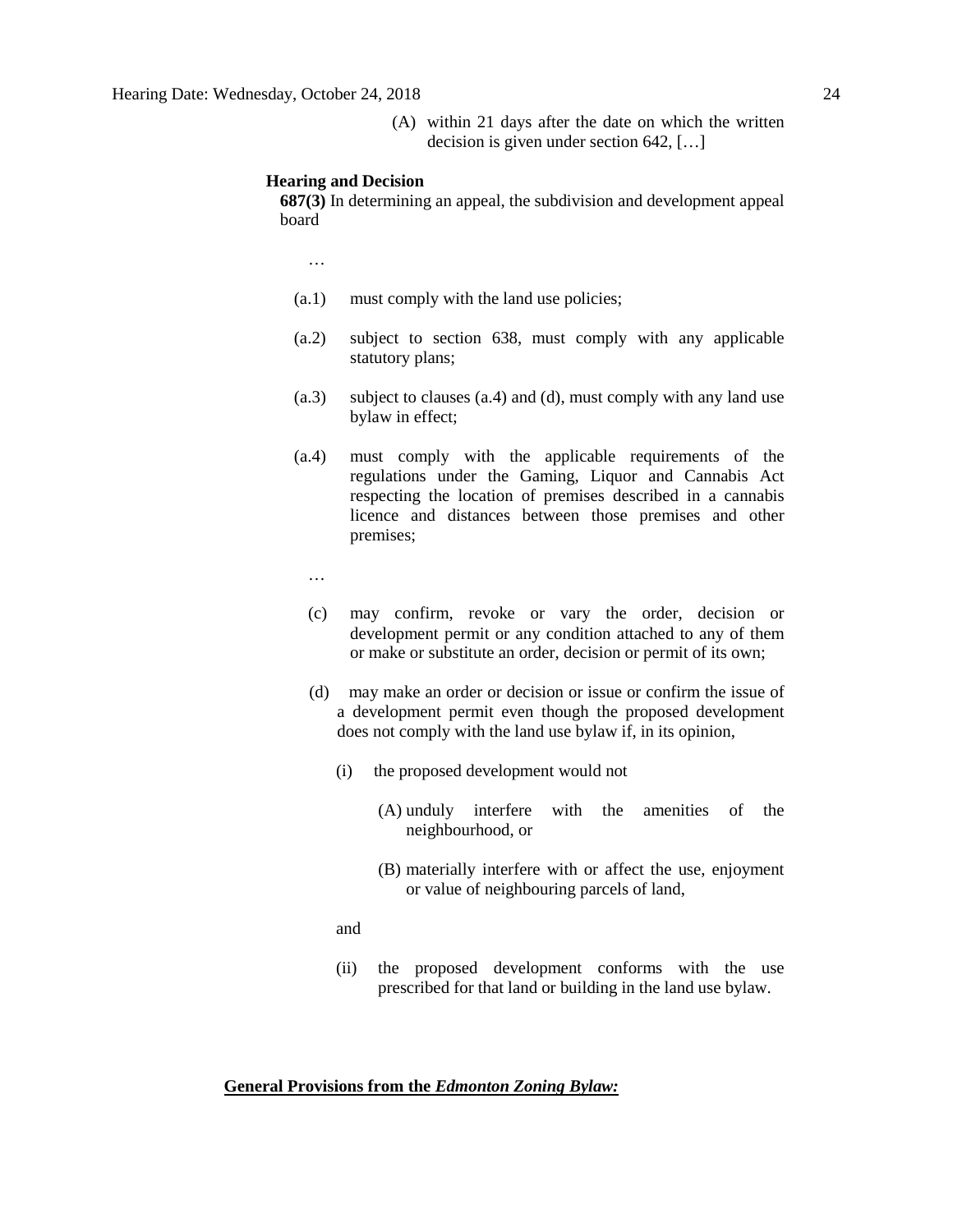Under section 370.2(4), **Cannabis Retail Sales** is a **Permitted Use** in the (CB3) Commercial Mixed Business Zone.

Under section 7.4(9), **Cannabis Retail Sales** means:

development used for the retail sale of Cannabis that is authorized by provincial or federal legislation. This Use may include retail sales of Cannabis accessories. This Use does not include Cannabis Production and Distribution.

Under section 6.1, **Cannabis** means:

a cannabis plant and anything referred to in subsection (a) of this definition but does not include anything referred to in subsection (b) of this definition:

- a. Cannabis includes:
	- i. any part of a cannabis plant, including the phytocannabinoids produced by, or found in, such a plant, regardless of whether that part has been processed or not, other than a part of the plant referred to in subsection (b) of this definition.
		- ii. any substance or mixture of substances that contains or has on it any part of such a plant;
	- iii. any substance that is identical to any phytocannabinoid produced by, or found in, such a plant, regardless of how the substance was obtained.
- b. Notwithstanding subsection (a) of this definition, Cannabis does not include:
	- i. a non-viable seed of a cannabis plant;
	- ii. a mature stalk, without any leaf, flower, seed or branch, of such plant;
	- iii. fibre derived from a stalk referred in subsection (b)(ii) of this definition; and
	- iv. the root or any part of the root of such a plant.

Under section 6.1, **Site** means "an area of land consisting of one or more abutting Lots."

Section 370.1 states that the **General Purpose** of the **(CB3) Commercial Mixed Business Zone** is:

to create a mixed-use zone to provide for a range of medium intensity Commercial Uses as well as enhance opportunities for residential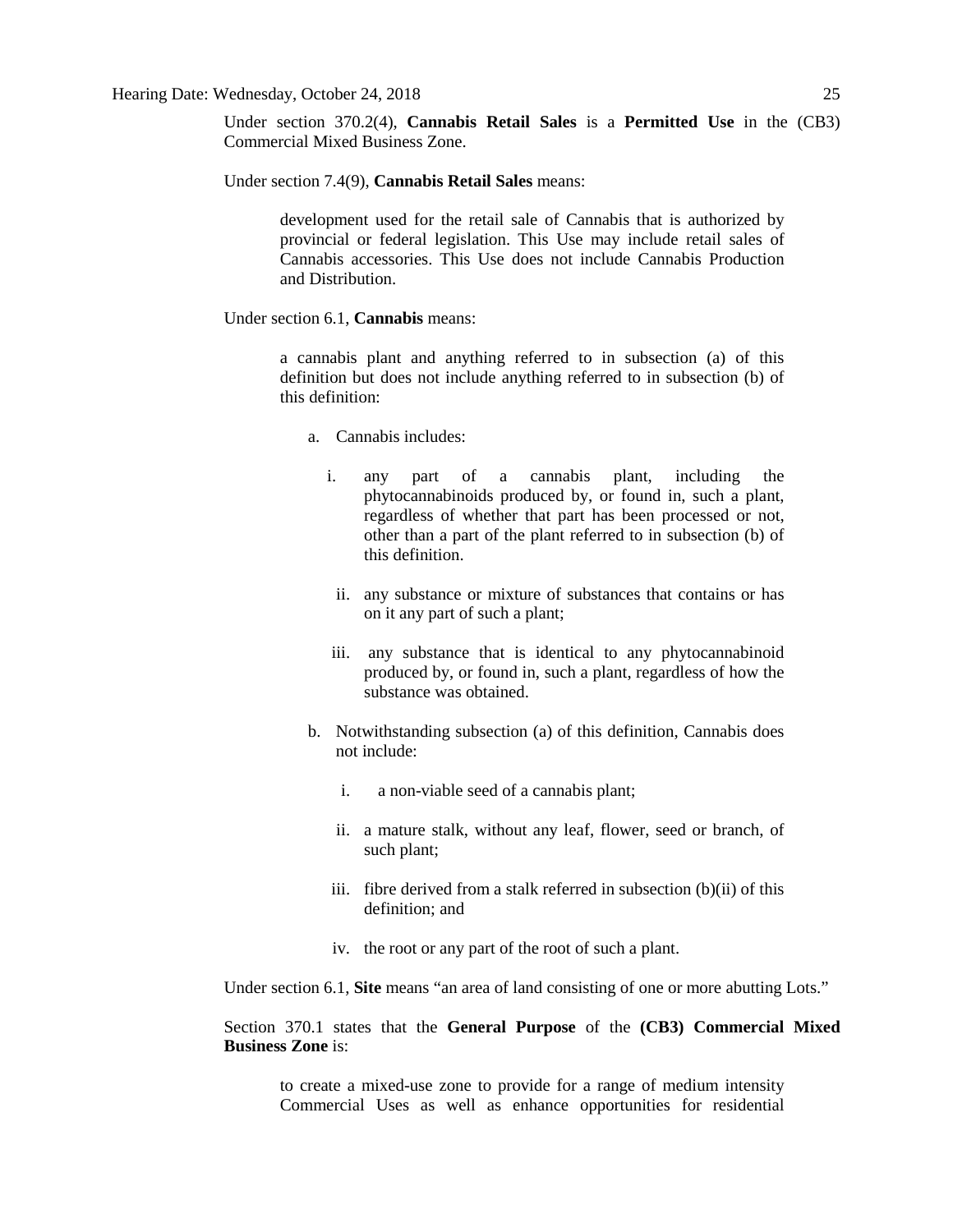development in locations near high capacity transportation nodes, including Transit Avenues or other locations offering good accessibility. This Zone is not intended to accommodate "big box" style commercial development that utilizes significant amounts of surface parking, nor is it intended to be located abutting any Zone that allows Single Detached Housing as a Permitted Use, without appropriate site interface provisions.

#### Section 819.1 states that the **General Purpose** of the **Main Streets Overlay** is:

to encourage and strengthen the pedestrian-oriented character of Edmonton's main street commercial areas that are located in proximity to residential and transit-oriented areas, by providing visual interest, transparent storefront displays, and amenities for pedestrians.

#### *Section 70 - Cannabis Retail Sales regulations*

- 1. Any Cannabis Retail Sales shall not be located less than 200 m from any other Cannabis Retail Sales. For the purposes of this subsection only:
	- a. the [200 m](javascript:void(0);) separation distance shall be measured from the closest point of the Cannabis Retail Sales Use to the closest point of any other approved Cannabis Retail Sales Use;
	- b. A Development Officer shall not grant a variance to reduce the separation distance by more than [20 m](javascript:void(0);) in compliance with [Section 11;](https://webdocs.edmonton.ca/InfraPlan/zoningbylaw/ZoningBylaw/Part1/Administrative/11__Authority_and_Responsibility_of_the_Development_Officer.htm) and
	- c. The issuance of a Development Permit which contains a variance to separation distance as described in  $70(1)$ b shall be issued as a Class B Discretionary Development.
- 2. Any Site containing a Cannabis Retail Sales shall not be located less than [200 m](javascript:void(0);) from any Site being used for a public library, or for public or private education at the time of the application for the Development Permit for the Cannabis Retail Sales. For the purposes of this subsection only:
	- a. the [200 m](javascript:void(0);) separation distance shall be measured from the closest point of the subject Site boundary to the closest point of another Site boundary, and shall not be measured from Zone boundaries or from the edges of structures;
	- b. the term "public library" is limited to the collection of literary, artistic, musical and similar reference materials in the form of books, manuscripts, recordings and films for public use, and does not include private libraries, museums or art galleries; and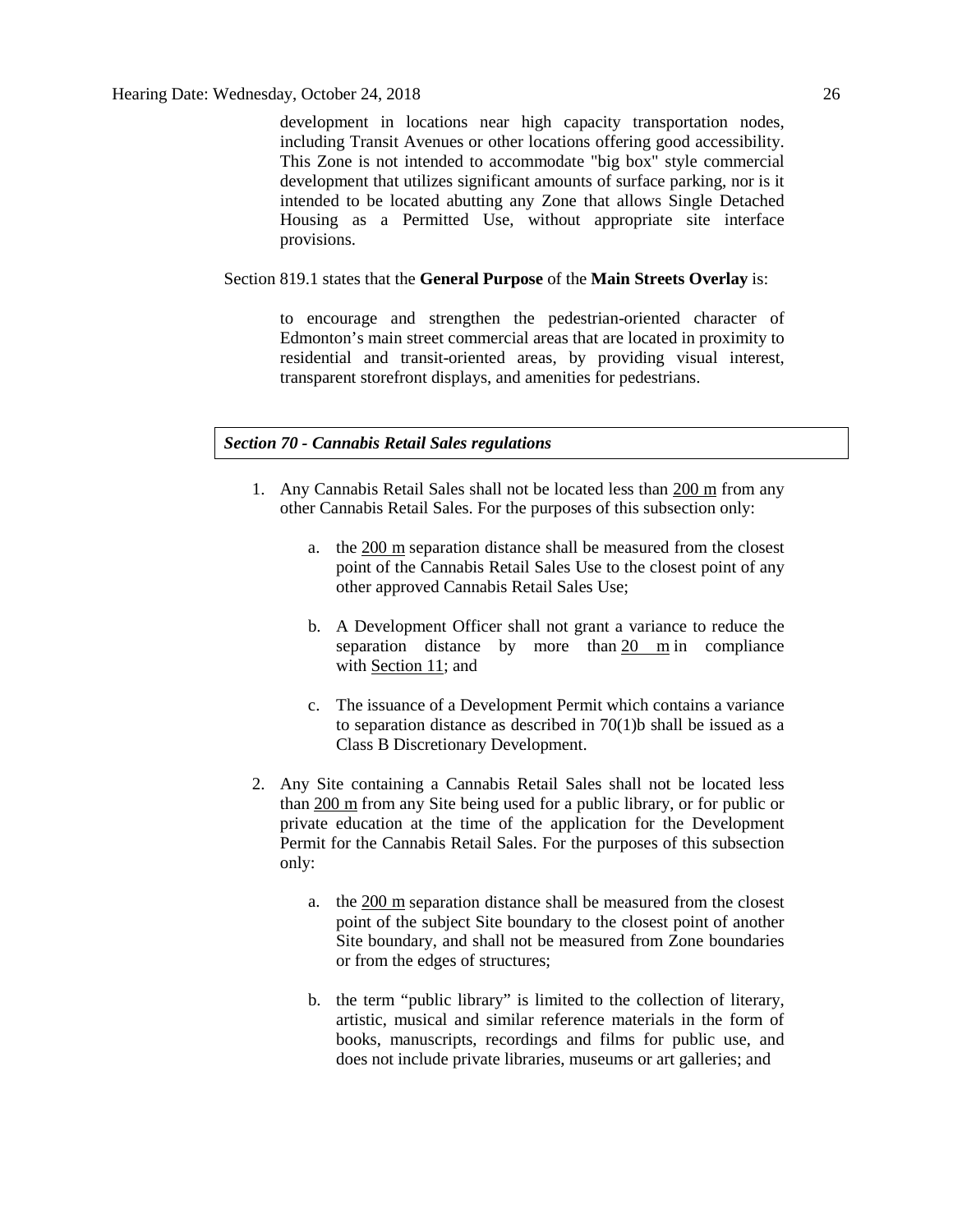- c. the term "public or private education" is limited to elementary through to high schools inclusive only, and does not include dance schools, driving schools or other Commercial Schools.
- **3. Any Site containing a Cannabis Retail Sales shall not be located less than [100 m](javascript:void(0);) from any Site being used for Community Recreation Services Use, a community recreation facility, a provincial health care facility, as public lands, or any Site that is designated as school reserve or municipal and school reserve at the time of the application for the Development Permit for the Cannabis Retail Sales. For the purposes of this subsection only:**
	- **a. the [100 m](javascript:void(0);) separation distance shall be measured from the closest point of the subject Site boundary to the closest point of another Site boundary, and shall not be measured from Zone boundaries or from the edges of structures;**
	- b. the term "community recreation facilities" means indoor municipal facilities used primarily by members of the public to participate in recreational activities conducted at the facilities, as per the Municipal Government Act; and
	- **c. the term "public lands" is limited to Sites zoned AP, and Sites zoned A.**
- **4. Notwithstanding [Section 11](https://webdocs.edmonton.ca/InfraPlan/zoningbylaw/ZoningBylaw/Part1/Administrative/11__Authority_and_Responsibility_of_the_Development_Officer.htm) of this Bylaw, a Development Officer shall not grant a variance to subsection 70(2) or 70(3).**
- 5. Cannabis Retail Sales shall include design elements that readily allow for natural surveillance to promote a safe urban environment, where applicable and to the satisfaction of the development officer, including the following requirements:
	- a. customer access to the store is limited to a store front that is visible from the street other than a Lane, or a shopping centre parking lot, or a mall access that allows visibility from the interior of the mall into the store;
	- b. the exterior of all stores shall have ample transparency from the street;
	- c. Any outdoor lighting shall be designed to ensure a well-lit environment for pedestrians and illumination of the property; and
	- d. Landscaping shall be low-growing shrubs or deciduous trees with a high canopy at maturity to maintain natural surveillance.
- 6. The Development Officer shall impose a condition on any Development Permit issued for Cannabis Retail Sales requiring that the development: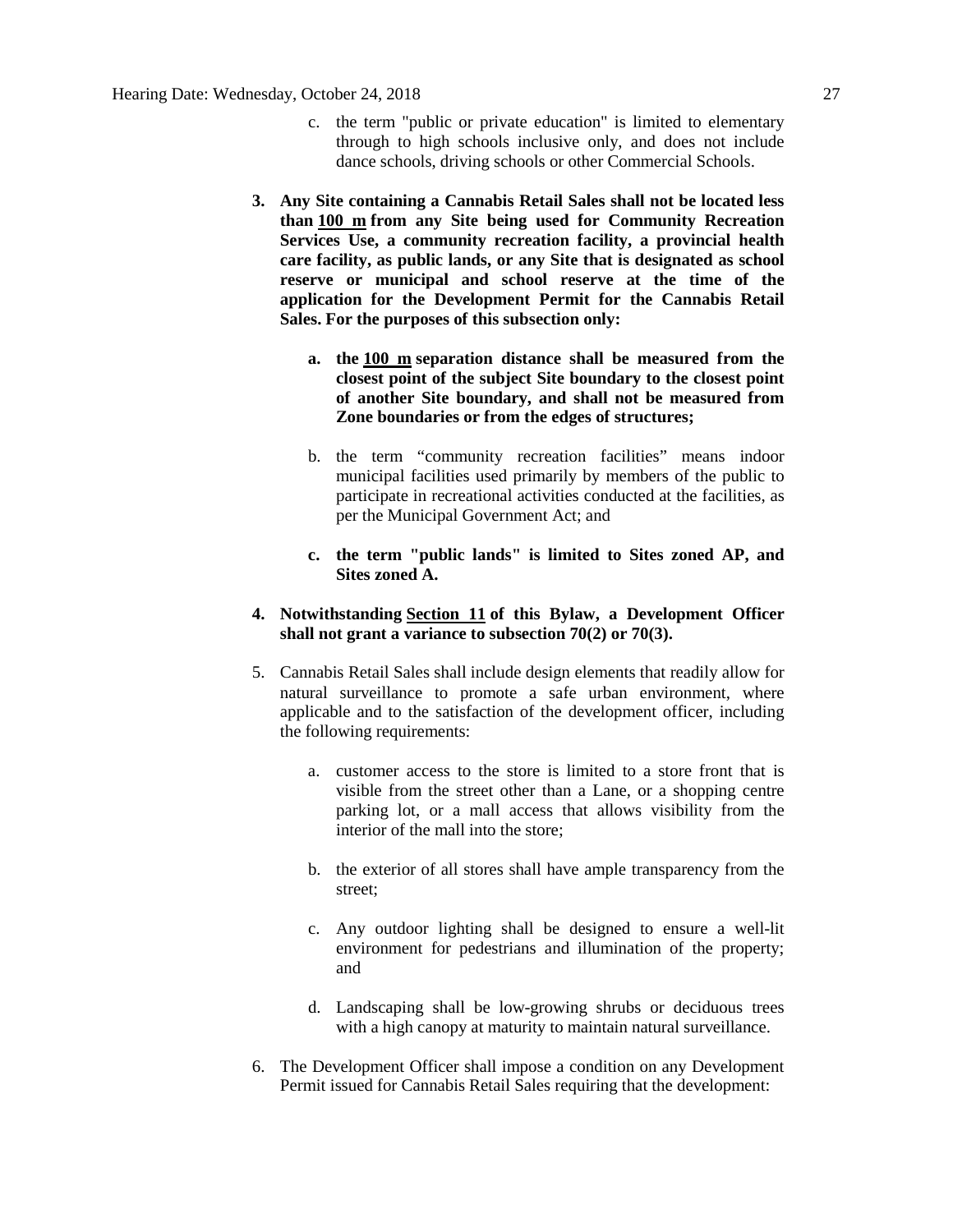- a. shall not commence until authorized by and compliant with superior legislation; and
- b. must commence within nine (9) months of the date of approval of the Development Permit.
- 7. For the purposes of Section 70(6), development commences when the Cannabis Retail Sales Use is established or begins operation.

## **Development Officer's Determination**

**The proposed Cannabis Retail Store does not comply with the minimum setback requirement from public lands (Grant Notley Park) (Section 70.3):**

**Required Setback: 100 m Proposed Setback: 80 m Deficient by 20 m**

**Under Section 70.4 of the Zoning Bylaw, the Development Officer is prohibited from granting a variance to the minimum setback to allow for the proposed Cannabis Retail Store.** 

Provincial legislation requires that the Subdivision and Development Appeal Board issue its official decision in writing within fifteen days of the conclusion of the hearing.

Notice to Applicant/Appellant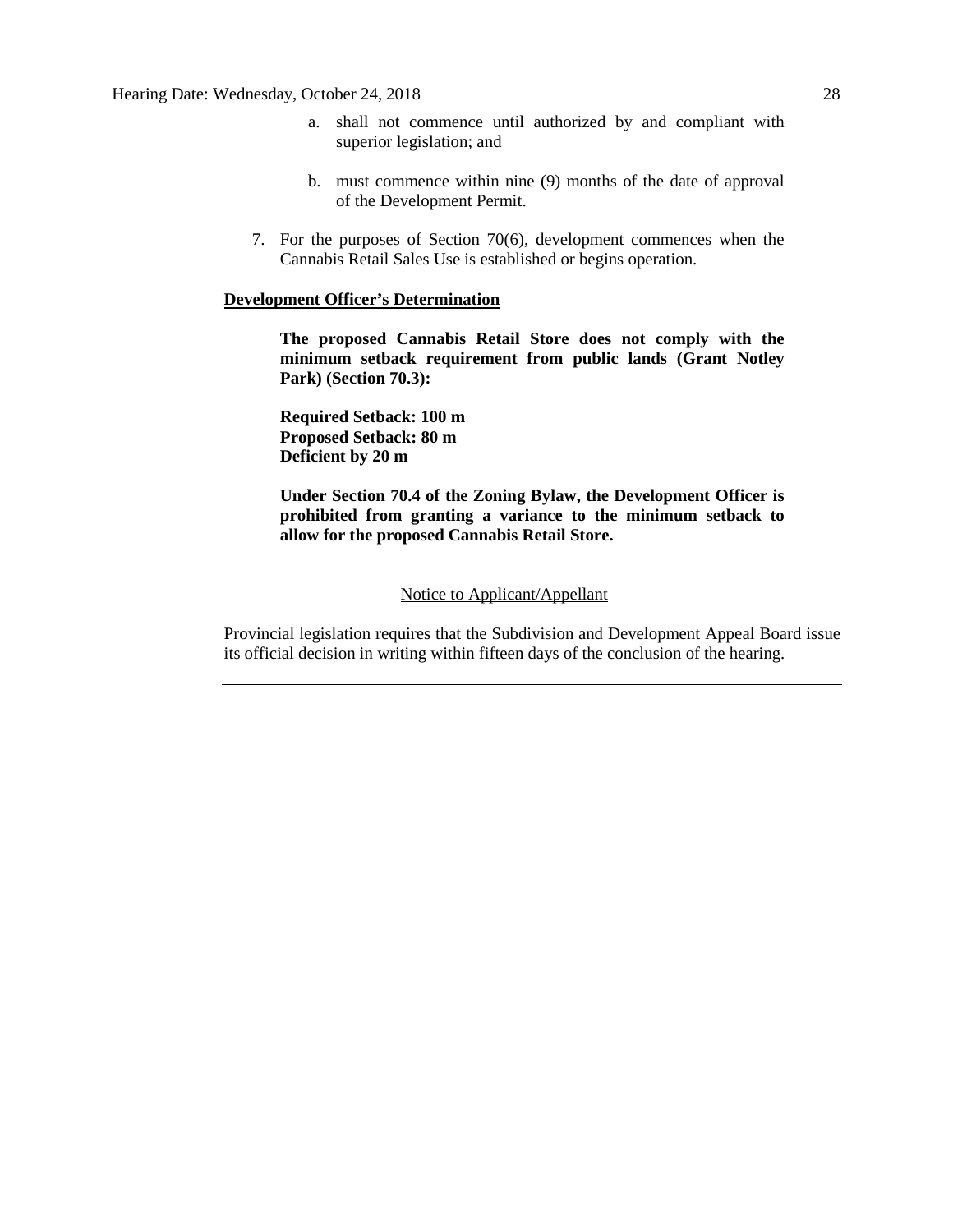| <b><i><u>MONTON</u></i></b>                                                                                                                                                       |                   |                        |                                                       | <b>Application Date:</b><br>Printed:<br>Page: | Project Number: 286660760-001<br>JUL 04, 2018<br>September 25, 2018 at 12:18 PM<br>1 of 2                                     |
|-----------------------------------------------------------------------------------------------------------------------------------------------------------------------------------|-------------------|------------------------|-------------------------------------------------------|-----------------------------------------------|-------------------------------------------------------------------------------------------------------------------------------|
|                                                                                                                                                                                   |                   | <b>Application for</b> | <b>Major Development Permit</b>                       |                                               |                                                                                                                               |
| This document is a Development Permit Decision for the development application described below.                                                                                   |                   |                        |                                                       |                                               |                                                                                                                               |
| Applicant                                                                                                                                                                         |                   |                        | Property Address(es) and Legal Description(s)         |                                               |                                                                                                                               |
|                                                                                                                                                                                   |                   |                        | 12120 - JASPER AVENUE NW                              |                                               |                                                                                                                               |
|                                                                                                                                                                                   |                   |                        | Plan 1225U Lot 4                                      |                                               |                                                                                                                               |
|                                                                                                                                                                                   |                   |                        | 12120 - JASPER AVENUE NW                              |                                               |                                                                                                                               |
|                                                                                                                                                                                   |                   |                        | Plan 1225U Lots 3-4                                   |                                               |                                                                                                                               |
|                                                                                                                                                                                   |                   |                        | 12120 - JASPER AVENUE NW                              |                                               |                                                                                                                               |
|                                                                                                                                                                                   |                   |                        | Plan 1225U Lot 3                                      |                                               |                                                                                                                               |
|                                                                                                                                                                                   |                   |                        | 12120 - JASPER AVENUE NW                              |                                               |                                                                                                                               |
|                                                                                                                                                                                   |                   |                        | Plan 1225U Lots 1-2                                   |                                               |                                                                                                                               |
|                                                                                                                                                                                   |                   |                        | <b>Specific Address(es)</b>                           |                                               |                                                                                                                               |
|                                                                                                                                                                                   |                   |                        | Building: 12120 - JASPER AVENUE NW                    |                                               |                                                                                                                               |
| <b>Scope of Application</b>                                                                                                                                                       |                   |                        |                                                       |                                               |                                                                                                                               |
| To change the use from General Retail Stores to a Cannabis Retail Sales.                                                                                                          |                   |                        |                                                       |                                               |                                                                                                                               |
| <b>Permit Details</b>                                                                                                                                                             |                   |                        |                                                       |                                               |                                                                                                                               |
|                                                                                                                                                                                   |                   |                        |                                                       |                                               |                                                                                                                               |
| <b>Class of Permit:</b>                                                                                                                                                           |                   |                        | <b>Contact Person:</b>                                |                                               |                                                                                                                               |
| Gross Floor Area (sq.m.):<br>New Sewer Service Required: N                                                                                                                        |                   |                        | Lot Grading Needed?: N<br>NumberOfMainFloorDwellings: |                                               |                                                                                                                               |
| Site Area (sq. m.):                                                                                                                                                               |                   |                        | Stat. Plan Overlay/Annex Area: Main Street Overlay    |                                               |                                                                                                                               |
| I/We certify that the above noted details are correct.                                                                                                                            |                   |                        |                                                       |                                               |                                                                                                                               |
| Applicant signature:                                                                                                                                                              |                   |                        |                                                       |                                               |                                                                                                                               |
| <b>Development Application Decision</b>                                                                                                                                           |                   |                        |                                                       |                                               |                                                                                                                               |
| Refused                                                                                                                                                                           |                   |                        |                                                       |                                               |                                                                                                                               |
| Issue Date: Sep 14, 2018 Development Authority: WELCH, IMAI                                                                                                                       |                   |                        |                                                       |                                               |                                                                                                                               |
|                                                                                                                                                                                   |                   |                        |                                                       |                                               |                                                                                                                               |
| <b>Reason for Refusal</b>                                                                                                                                                         |                   |                        |                                                       |                                               |                                                                                                                               |
| (Section 70.3):                                                                                                                                                                   |                   |                        |                                                       |                                               | The proposed Cannabis Retail Store does not comply with the minimum setback requirement from public lands (Grant Notley Park) |
|                                                                                                                                                                                   |                   |                        |                                                       |                                               |                                                                                                                               |
| Required Setback: 100 m                                                                                                                                                           |                   |                        |                                                       |                                               |                                                                                                                               |
| Proposed Setback: 80 m<br>Deficient by 20 m                                                                                                                                       |                   |                        |                                                       |                                               |                                                                                                                               |
|                                                                                                                                                                                   |                   |                        |                                                       |                                               |                                                                                                                               |
| Under Section 70.4 of the Zoning Bylaw, the Development Officer is prohibited from granting a variance to the minimum setback<br>to allow for the proposed Cannabis Retail Store. |                   |                        |                                                       |                                               |                                                                                                                               |
| <b>Rights of Appeal</b>                                                                                                                                                           |                   |                        |                                                       |                                               |                                                                                                                               |
| The Applicant has the right of appeal within 21 days after the date on which the decision is made, as outlined in Section 683<br>through 689 of the Municipal Government Act.     |                   |                        |                                                       |                                               |                                                                                                                               |
| Fees                                                                                                                                                                              |                   |                        |                                                       |                                               |                                                                                                                               |
|                                                                                                                                                                                   | <b>Fee Amount</b> | <b>Amount Paid</b>     | Receipt#                                              | <b>Date Paid</b>                              |                                                                                                                               |
| Major Dev. Application Fee                                                                                                                                                        | \$5,600.00        | \$5,600.00             | 05158035                                              | Jul 04, 2018                                  |                                                                                                                               |
|                                                                                                                                                                                   |                   |                        |                                                       |                                               |                                                                                                                               |
|                                                                                                                                                                                   |                   |                        |                                                       |                                               |                                                                                                                               |
|                                                                                                                                                                                   |                   | THIS IS NOT A PERMIT   |                                                       |                                               |                                                                                                                               |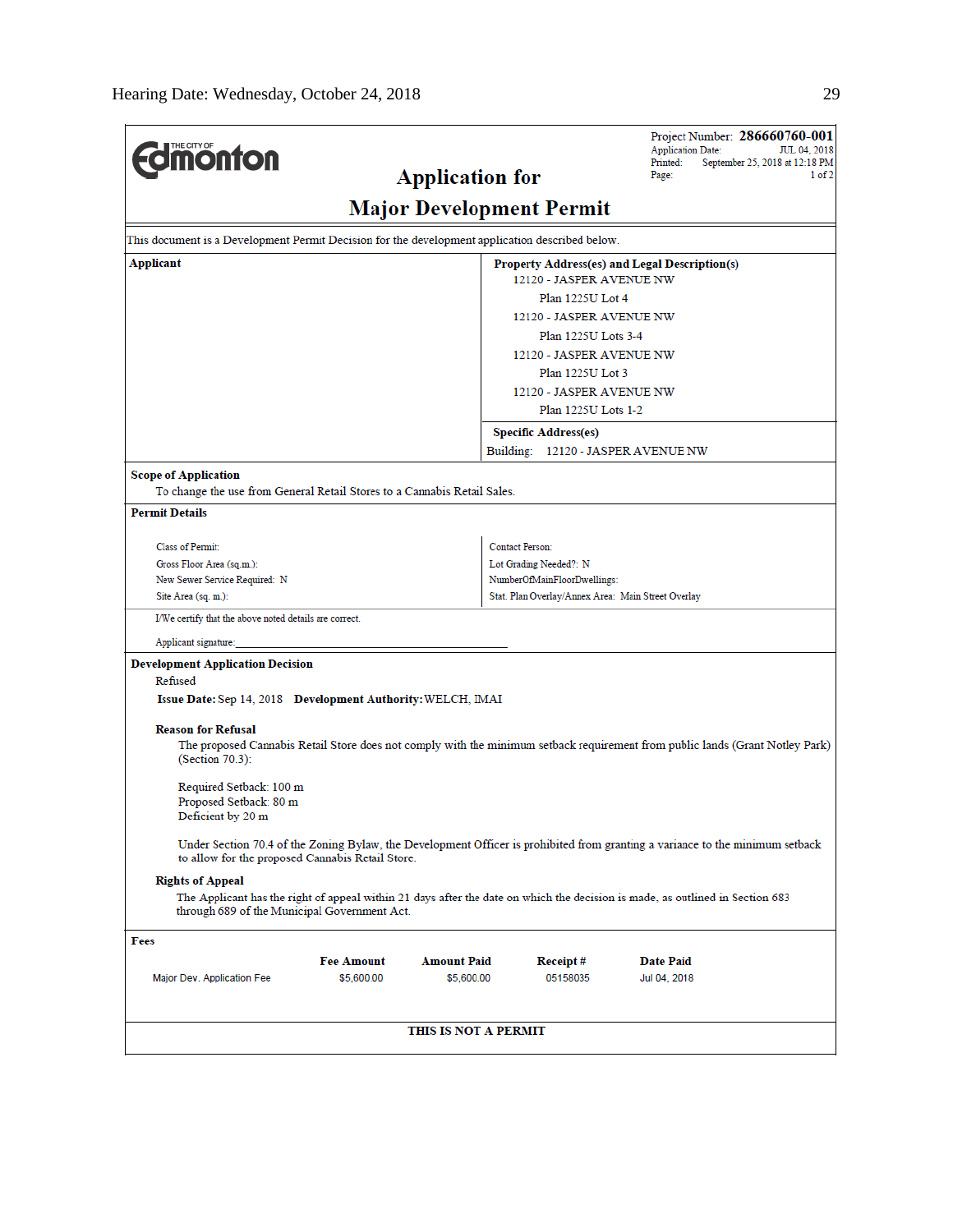| <b>Major Development Permit</b><br>Fees<br><b>Fee Amount</b><br><b>Amount Paid</b><br>Receipt#<br><b>Date Paid</b><br>\$0.00<br><b>Total GST Amount:</b><br><b>Totals for Permit:</b><br>\$5,600.00<br>\$5,600.00 | <b>Edimonton</b> | <b>Application for</b> | Project Number: 286660760-001<br><b>Application Date:</b><br>JUL 04, 2018<br>Printed:<br>September 25, 2018 at 12:18 PM<br>Page: | $2$ of $2$ |
|-------------------------------------------------------------------------------------------------------------------------------------------------------------------------------------------------------------------|------------------|------------------------|----------------------------------------------------------------------------------------------------------------------------------|------------|
|                                                                                                                                                                                                                   |                  |                        |                                                                                                                                  |            |
|                                                                                                                                                                                                                   |                  |                        |                                                                                                                                  |            |
|                                                                                                                                                                                                                   |                  |                        |                                                                                                                                  |            |
|                                                                                                                                                                                                                   |                  |                        |                                                                                                                                  |            |
|                                                                                                                                                                                                                   |                  |                        |                                                                                                                                  |            |
|                                                                                                                                                                                                                   |                  |                        |                                                                                                                                  |            |
|                                                                                                                                                                                                                   |                  |                        |                                                                                                                                  |            |
|                                                                                                                                                                                                                   |                  |                        |                                                                                                                                  |            |
|                                                                                                                                                                                                                   |                  |                        |                                                                                                                                  |            |
|                                                                                                                                                                                                                   |                  |                        |                                                                                                                                  |            |
|                                                                                                                                                                                                                   |                  |                        |                                                                                                                                  |            |
|                                                                                                                                                                                                                   |                  |                        |                                                                                                                                  |            |
|                                                                                                                                                                                                                   |                  |                        |                                                                                                                                  |            |
|                                                                                                                                                                                                                   |                  |                        |                                                                                                                                  |            |
|                                                                                                                                                                                                                   |                  |                        |                                                                                                                                  |            |
|                                                                                                                                                                                                                   |                  |                        |                                                                                                                                  |            |
|                                                                                                                                                                                                                   |                  |                        |                                                                                                                                  |            |
|                                                                                                                                                                                                                   |                  |                        |                                                                                                                                  |            |
|                                                                                                                                                                                                                   |                  |                        |                                                                                                                                  |            |
|                                                                                                                                                                                                                   |                  | THIS IS NOT A PERMIT   |                                                                                                                                  |            |